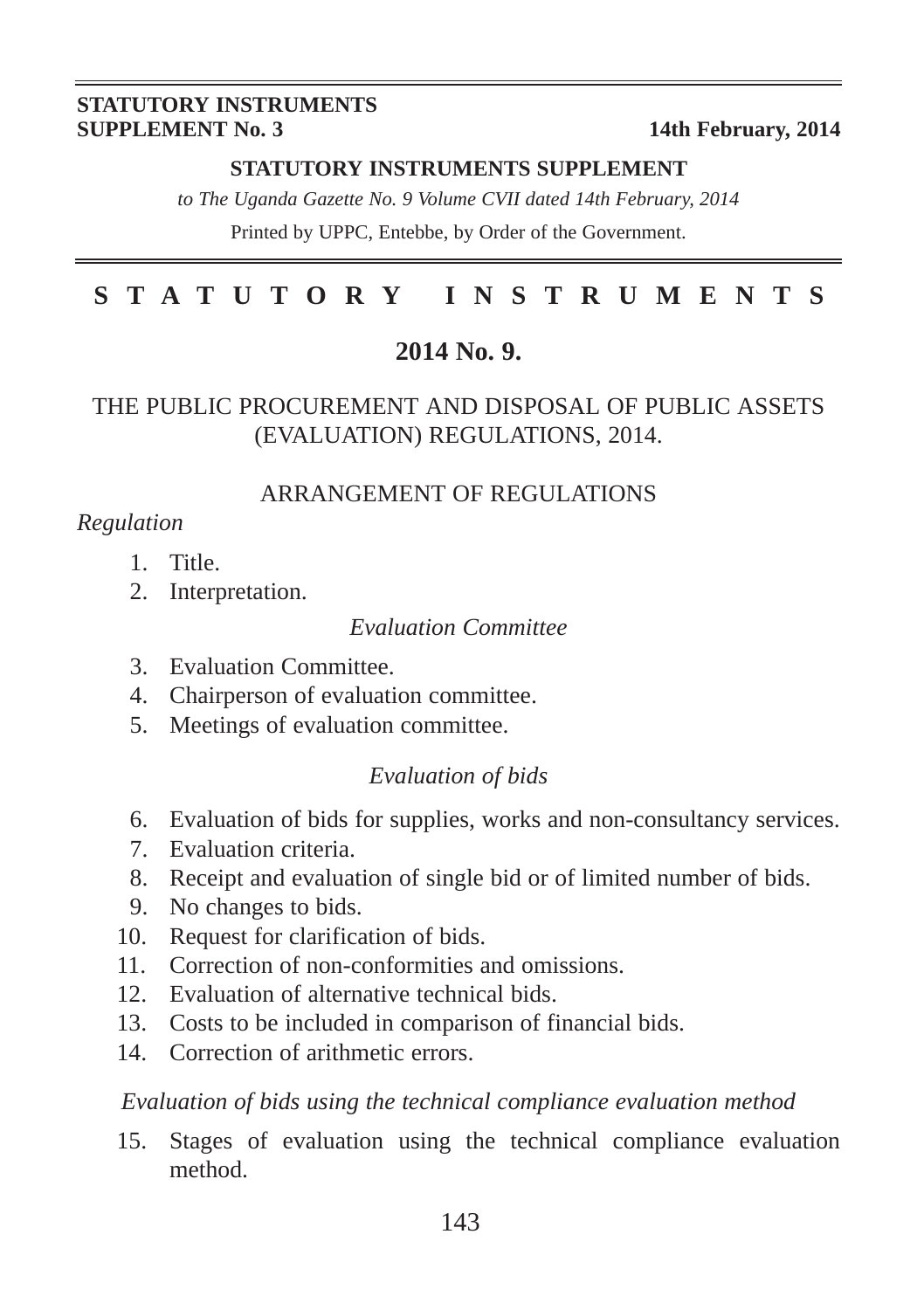*Regulation*

- 16. Preliminary examination.
- 17. Eligibility of bidder.
- 18. Administrative compliance.
- 19. Detailed evaluation.
- 20. Product demonstration.
- 21. Comparison of financial bids.

### *Evaluation of bids using the quality and cost based evaluation method.*

- 22. Preliminary examination.
- 23. Detailed evaluation.
- 24. Procedure for conducting merit point evaluation.
- 25. Technical evaluation report
- 26. Notification to bidders not recommended for financial evaluation.
- 27. Public opening of financial bids.
- 28. Procedure for opening of financial bids.
- 29. Representation of bidders at opening session of financial bids.
- 30. Financial comparison.
- 31. Determination of best evaluated bid.

#### *General provisions for evaluation of bids using the technical compliance and quality and cost based evaluation methods*

- 32. Discounts.
- 33. Cross discounts.
- 34. Post qualification evaluation.
- 35. Evaluation report.
- 36. Evaluated price and contract price.

#### **SCHEDULE**

- Form 13 Declaration to abide by Code of Ethical Conduct in Business
- Form 14 Technical Evaluation report under quality and cost based evaluation method
- Form 15 Record of financial bid opening
- Form 16 Evaluation report under technical compliance method
- Form 17 Financial Evaluation report under quality and cost based evaluation method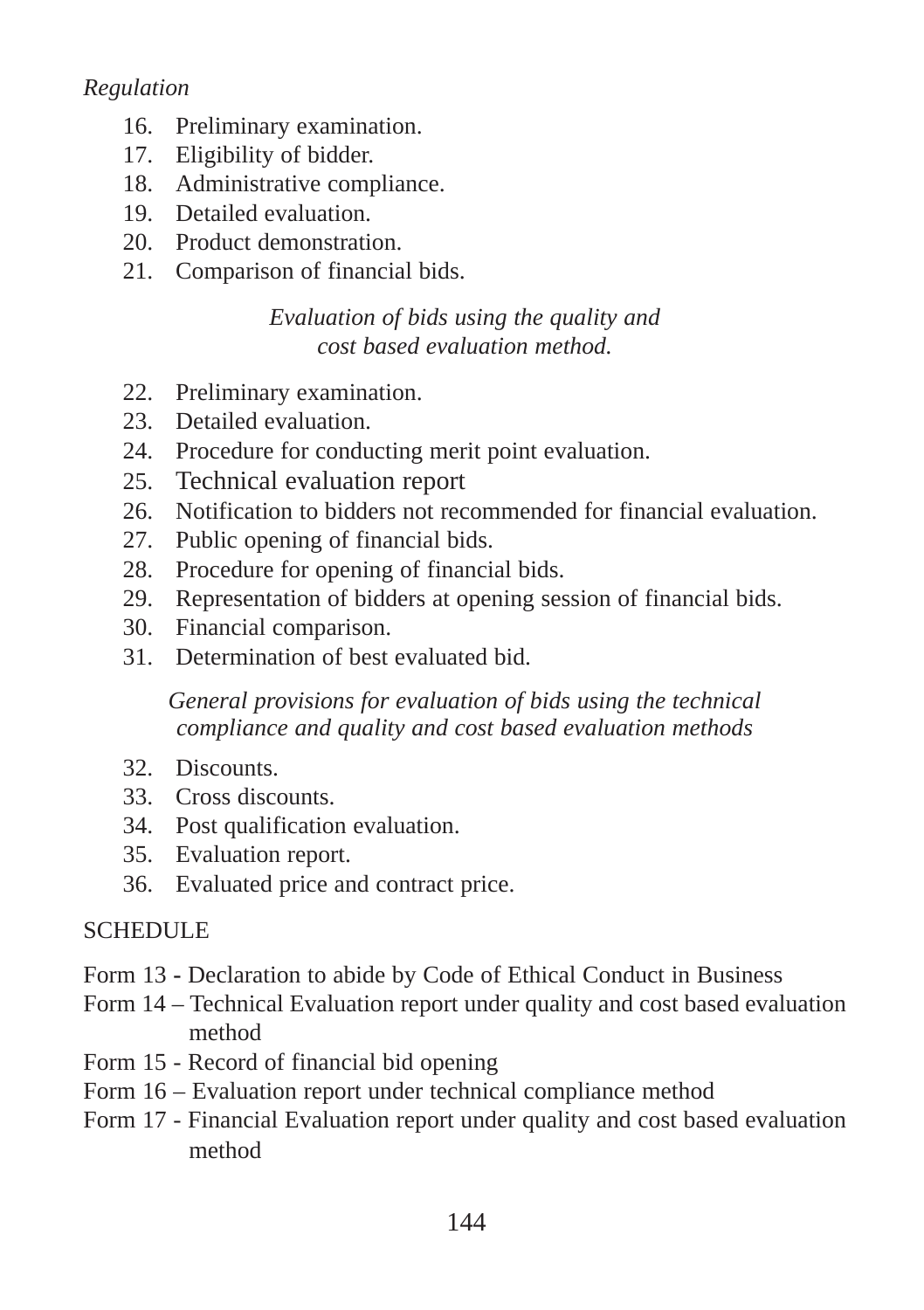#### **2014 No. 9.**

## **The Public Procurement and Disposal of Public Assets (Evaluation) Regulations, 2014.**

*(Made under section 96(1) of the Public Procurement and Disposal of Public Assets Act, 2003, Act No 1 of 2003).*

IN EXERCISE of the powers conferred upon the Minister responsible for finance by section 96(1) of the Public Procurement and Disposal of Public Assets Act, 2003, on the recommendation of the Authority and with the approval of Parliament, these Regulations are made, this 6th day of February, 2014.

#### **1. Title and Commencement.**

(1) These Regulations may be cited as the Public Procurement and Disposal of Public Assets (Evaluation) Regulations, 2014.

(2) These Regulations shall come into force on the 3rd day of March, 2014.

#### **2. Interpretation.**

In these Regulations, unless the context otherwise requires—

"Act" means the Public Procurement and Disposal of Public Assets Act, 2003.

#### *Evaluation Committee*

#### **3. Evaluation Committee.**

(1) A person appointed member of an evaluation committee shall have the technical skills and experience relevant for the procurement requirement.

(2) An evaluation committee shall have among its members—

- (a) a person representing the user department; and
- (b) a member of the procurement and disposal unit.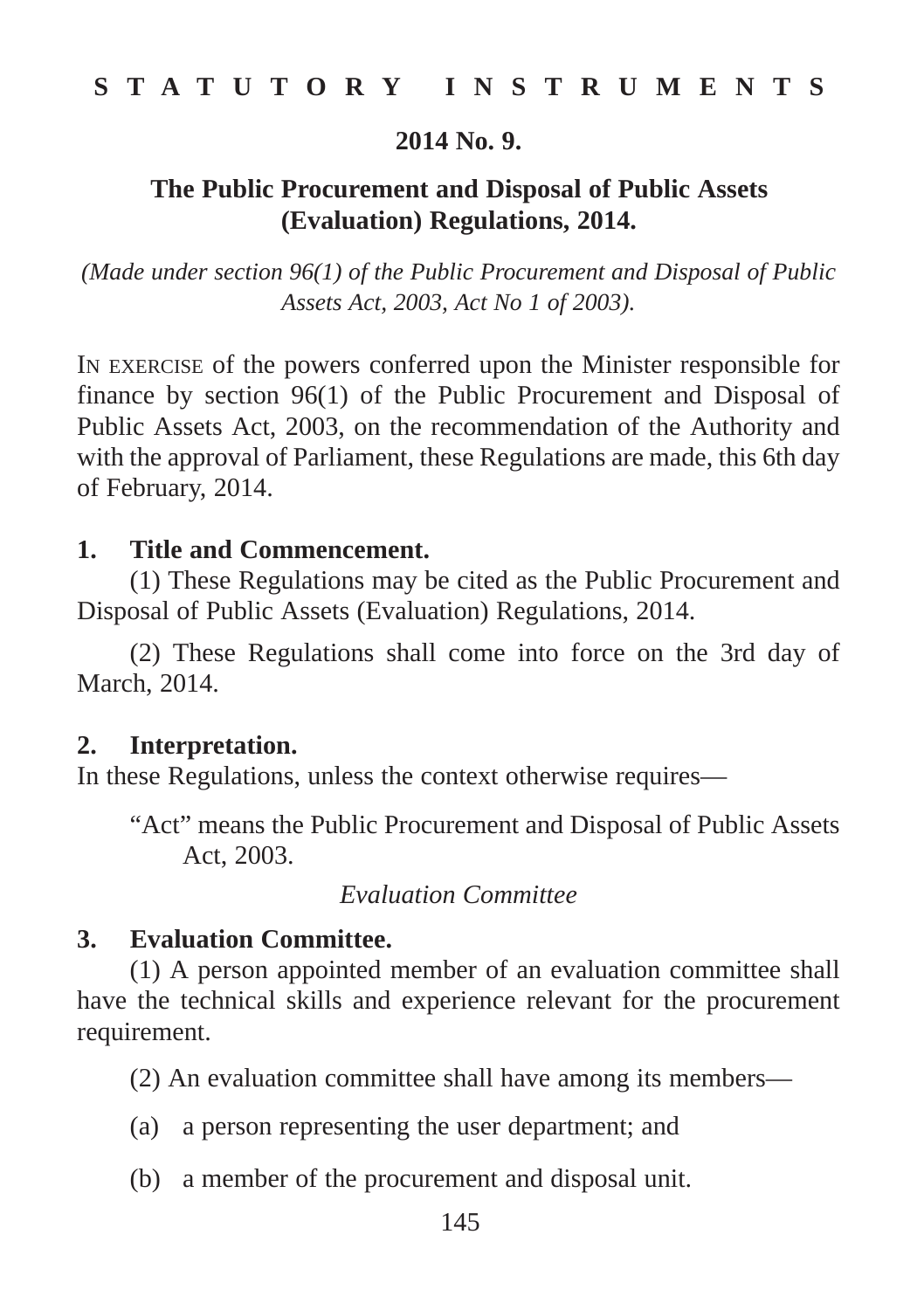(3) A member of a Contracts Committee shall not be a member of an evaluation committee.

(4) A member of an evaluation committee shall declare that he or she has read the Code of Ethical Conduct in Business and does not have a conflict of interest in the procurement or disposal requirement by signing Form 13 in the Schedule to these Regulations.

# **4. Chairperson of evaluation committee.**

(1) The members of an evaluation committee shall select a chairperson, from amongst themselves.

(2) The chairperson of the evaluation committee shall be responsible for—

- (a) chairing all the meetings of the evaluation committee;
- (b) conducting the evaluation is in accordance with the bidding document;
- (c) the security of the bids and the other documentation before the evaluation committee;
- (d) submitting the report of the evaluation committee to the Procurement and Disposal Unit within the time prescribed in regulation 5; and
- (e) communication between the evaluation committee and a bidder or any other person.

# **5. Meetings of evaluation committee.**

(1) An evaluation exercise shall, for each type of procurement, be concluded within the time period specified in this regulation—

(a) twenty working days for the evaluation of bids for the procurement of supplies or non-consultancy services, from the date of opening of the bids; and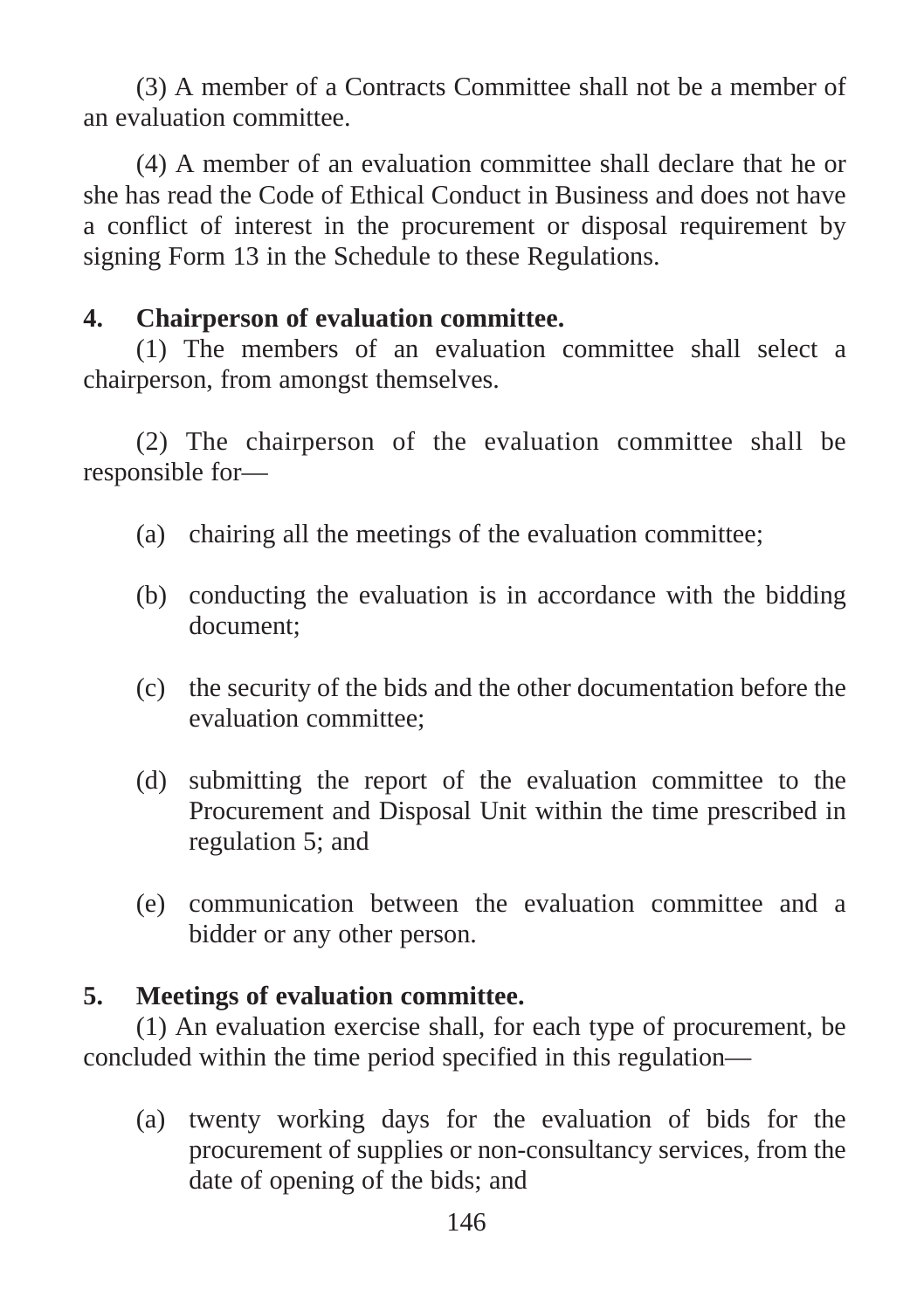(b) forty working days for the evaluation of bids for the procurement of works, from the date of opening of the bids.

(2) Where an evaluation committee is not able to complete an evaluation exercise within the time specified in subregulation (1), the evaluation committee shall in writing explain to the Accounting Officer the reasons for this and request for extension of the time period for the evaluation exercise.

(3) A meeting of an evaluation committee shall not be held unless all members of the evaluation committee are present.

(4) Notwithstanding subregulation (3), a meeting of the evaluation committee may be held where a member who is absent agrees or where it is not possible or practical for all the members to be present at the meeting.

(5) A member who is absent from a meeting in accordance with subregulation (4) shall be informed of the proceedings and decisions of the meeting.

(6) Where a member who is absent from a meeting in accordance with subregulation (4), does not agree with a decision taken at the meeting, the member shall inform the chairperson of the evaluation committee, who shall call a meeting to consider the decision.

(7) The evaluation of a bid shall be conducted by the members of the evaluation committee, jointly, during a meeting of the evaluation committee.

(8) Notwithstanding subregulation (7), where an evaluation is complex or lengthy, the members of the evaluation committee shall—

(a) conduct the evaluation or part of the evaluation individually, before discussing and agreeing the results of each member, at a meeting of the evaluation committee; or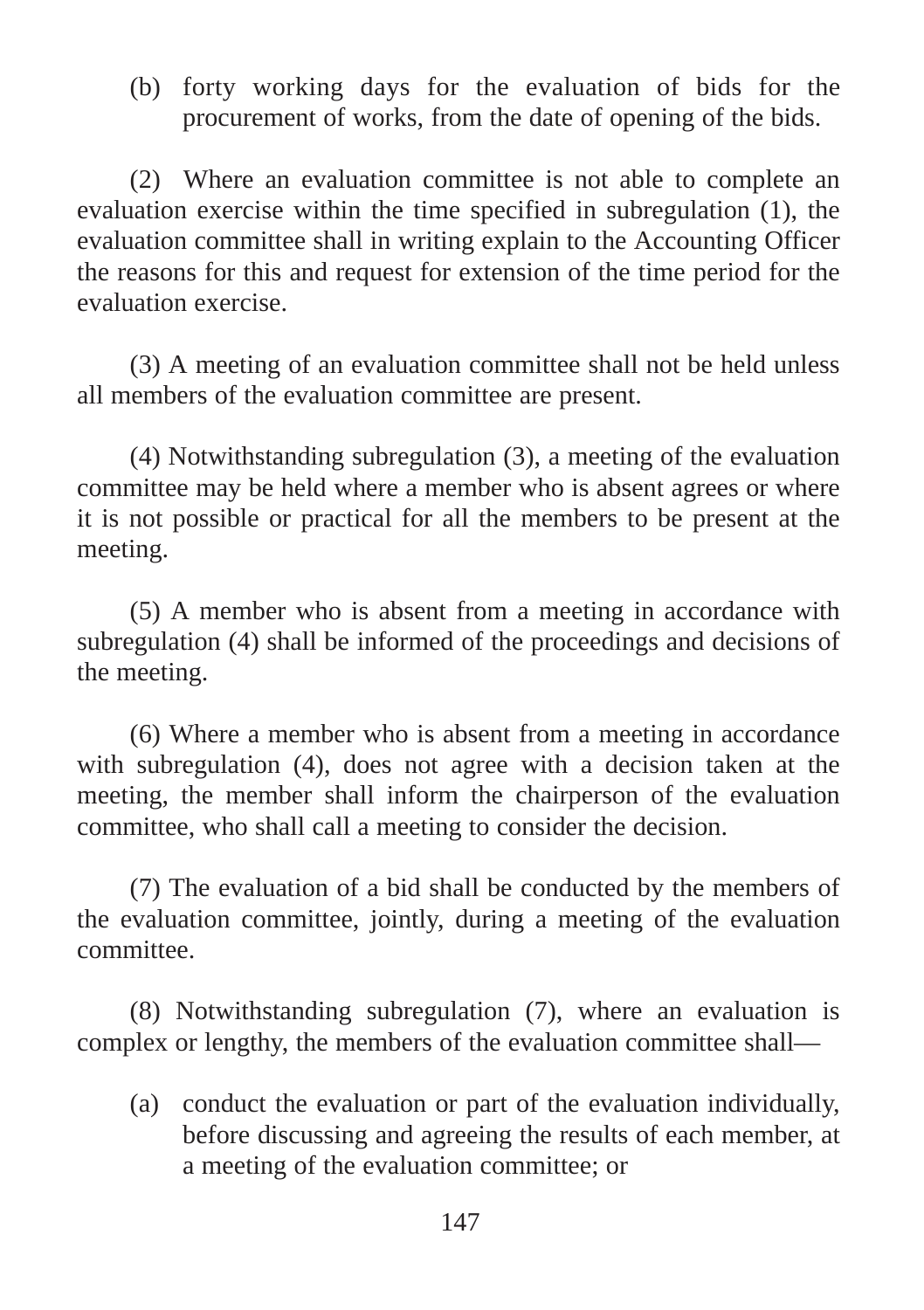(b) request two or more members of the evaluation committee to carry out the evaluation and prepare recommendations, which shall be reviewed by the evaluation committee and adopted as the evaluation of the evaluation committee.

(9) A decision of an evaluation committee shall be unanimous except where the evaluation methodology requires individual scores or marks.

(10) Notwithstanding subregulation (9), where the evaluation committee is unable to reach a decision unanimously, the decision of the majority shall be the decision of the evaluation committee and shall be stated as such in the evaluation report.

(11) The minutes of a meeting of the evaluation committee shall be signed by all members of the evaluation committee and shall form part of the records of the procurement for which the evaluation is conducted.

(12) The minutes of a meeting of the evaluation committee shall be an annex to the evaluation report.

(13) The evaluation report shall state the disagreements of the members, if any, including the reasons for the disagreement, the discussions held on the issue in disagreement and the views of the members of the evaluation committee on the matter.

(14) The evaluation report shall be signed by all the members of the evaluation committee.

(15) Where a member of the evaluation committee does not or is not able to sign the report, the member shall in writing give reasons why he or she did not or was not able to sign the report.

# *Evaluation of bids*

# **6. Evaluation of bids for supplies, works and non-consultancy services.**

(1) Bids for the procurement of supplies, works and nonconsultancy services shall be evaluated using the technical compliance evaluation method.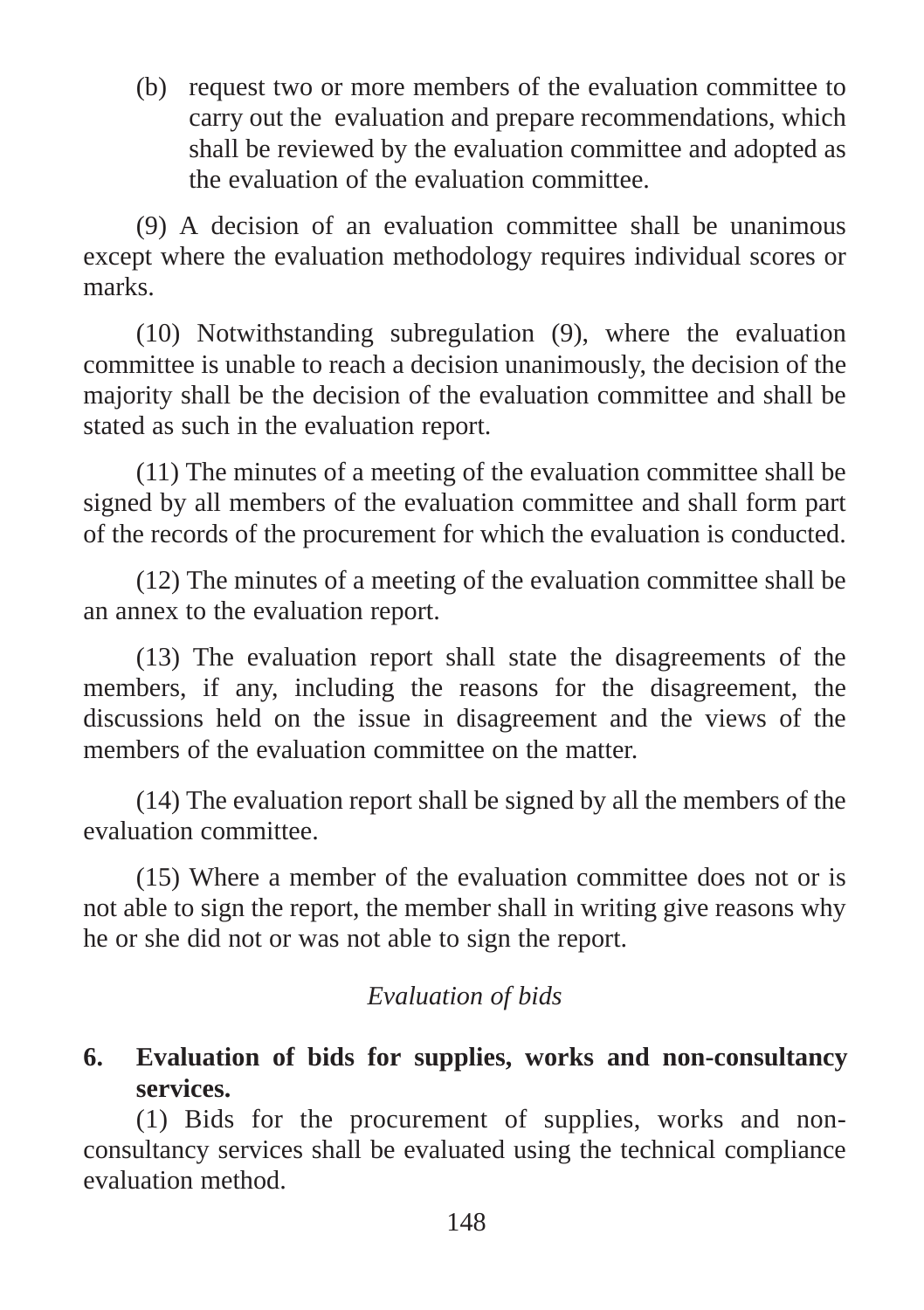(2) Notwithstanding sub regulation (1) bids for text books, information technology systems and for design and build contracts may be evaluated using the quality and cost based evaluation method.

(3) The evaluation shall determine as the best evaluated bid, the bid—

- (a) which is eligible and administratively compliant to the technical requirements of the procuring and disposing entity;
- (b) with the lowest evaluated price; and
- (c) where the bidder has the capacity and the resources to effectively execute the contract.

## **7. Evaluation criteria.**

(1) The evaluation of a bid, shall be conducted in accordance with the evaluation criteria stated in the Public Procurement and Disposal of Public Assets (Rules and Methods for Procurement of Supplies, Works and Non Consultancy Services) Regulations, 2014 and in the bidding document.

(2) An evaluation committee shall not, during an evaluation, make an amendment or addition to the evaluation criteria stated in the bidding document, and shall not use any other criteria other than the criteria stated in the bidding document.

(3) The evaluation criteria shall assess—

- (a) the compliance of the bid with the statement of requirements;
- (b) the ability of the bidder to perform the proposed contract; and
- (c) the ability of the bid to meet the objectives of the procurement.

(4) The evaluation criteria shall not be drafted in a way which restricts competition, except where this is necessary to meet the objectives of the procurement or where the preference or reservation scheme is applied.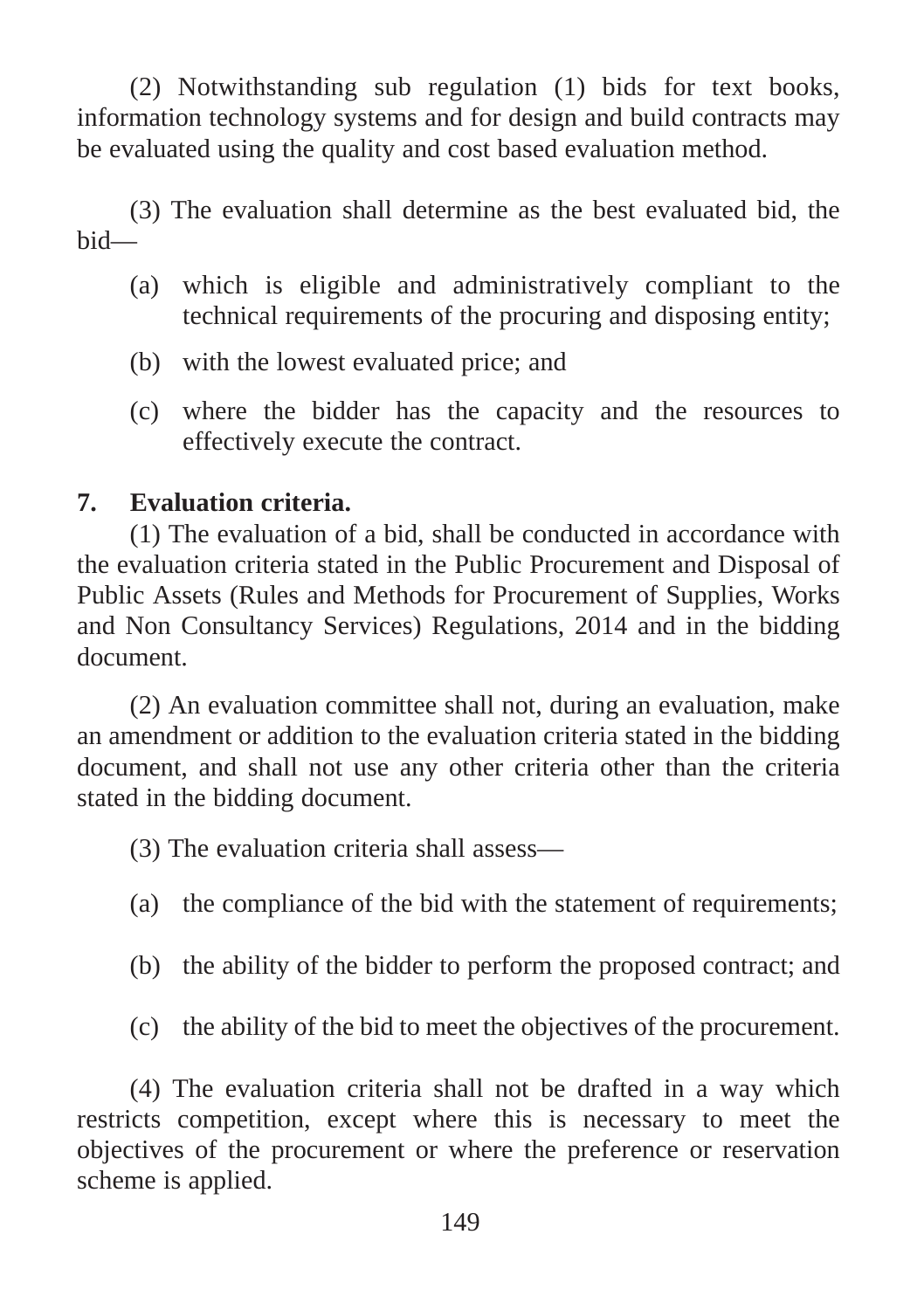# **8. Receipt and evaluation of single bid or of limited number of bids.**

(1) Where a procuring and disposing entity receives one bid or a limited number of bids in response to a bid notice or in response to bidding documents sold or issued to bidders, the procuring and disposing entity may accept the single bid or the limited number of bids.

(2) For the purposes of subregulation(1), an evaluation committee shall evaluate the single bid or the limited number of bids where the evaluation committee determines that—

- (a) the bidding period was sufficient for the procurement method and the requirement;
- (b) the terms and conditions of the bidding documents were reasonable and not excessive to deter competition;
- (c) the bid notice, if any, was published in an appropriate publication and on the required date;
- (d) the amendments to the bidding documents, if any, allowed sufficient time for the bidders to take the amendments into account in preparing the bids;
- (e) there was no other extraneous events or circumstances that may have affected the ability of the bidders to respond to the bid notice of the bidding documents;
- (f) there is no suspicion of collusion between the potential bidders; and
- (g) the choice of procurement method was appropriate for the market and that there is an adequate number of potential bidders that make competition possible.

(3) In this regulation "limited number of bids" means bids of a small proportion of the bidders who bought or who were issued with bidding documents.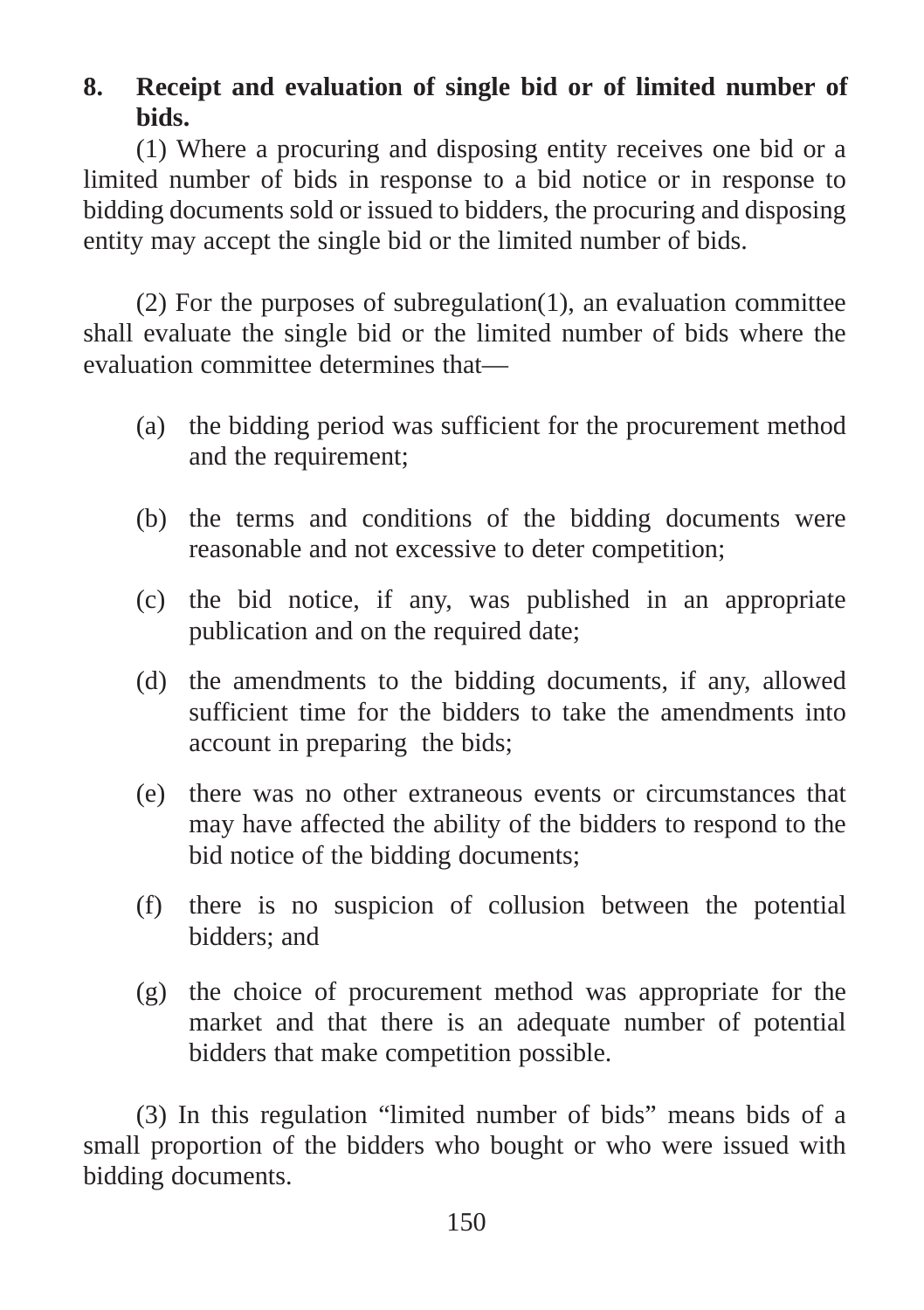(4) The evaluation report shall include a discussion of the evaluation committee of the issues in subregulation (2).

## **9. No changes to bids.**

The bidding documents shall state that—

- (a) a bidder shall not seek to make a change to the substance of a bid submitted and shall not be permitted to effect any change, after the deadline for submission of bids; and
- (b) the bid of the bidder who attempts to make a change to the bid, after the deadline for submission of bids, shall be rejected and the bidder reported to the Authority.

# **10. Request for clarification of bids.**

(1) Notwithstanding regulation 9, an evaluation committee may at any stage of the evaluation request a bidder to clarify the information provided in the bid documents or to submit additional documentation to clarify the information provided.

(2) An evaluation committee shall only make a request for clarification of information or submission of documentation under subregulation (1) where—

- (a) there is a nonconformity or an omission in the bid, which is not a material deviation as specified in regulation 11 (4); or
- (b) there is an arithmetic error which has to be corrected.

(3) A request for clarification or submission shall not be made with the intention of—

- (a) altering or amending the price of the bid except to correct errors in accordance with regulation 14;
- (b) changing the substance of the terms and conditions of the bid; or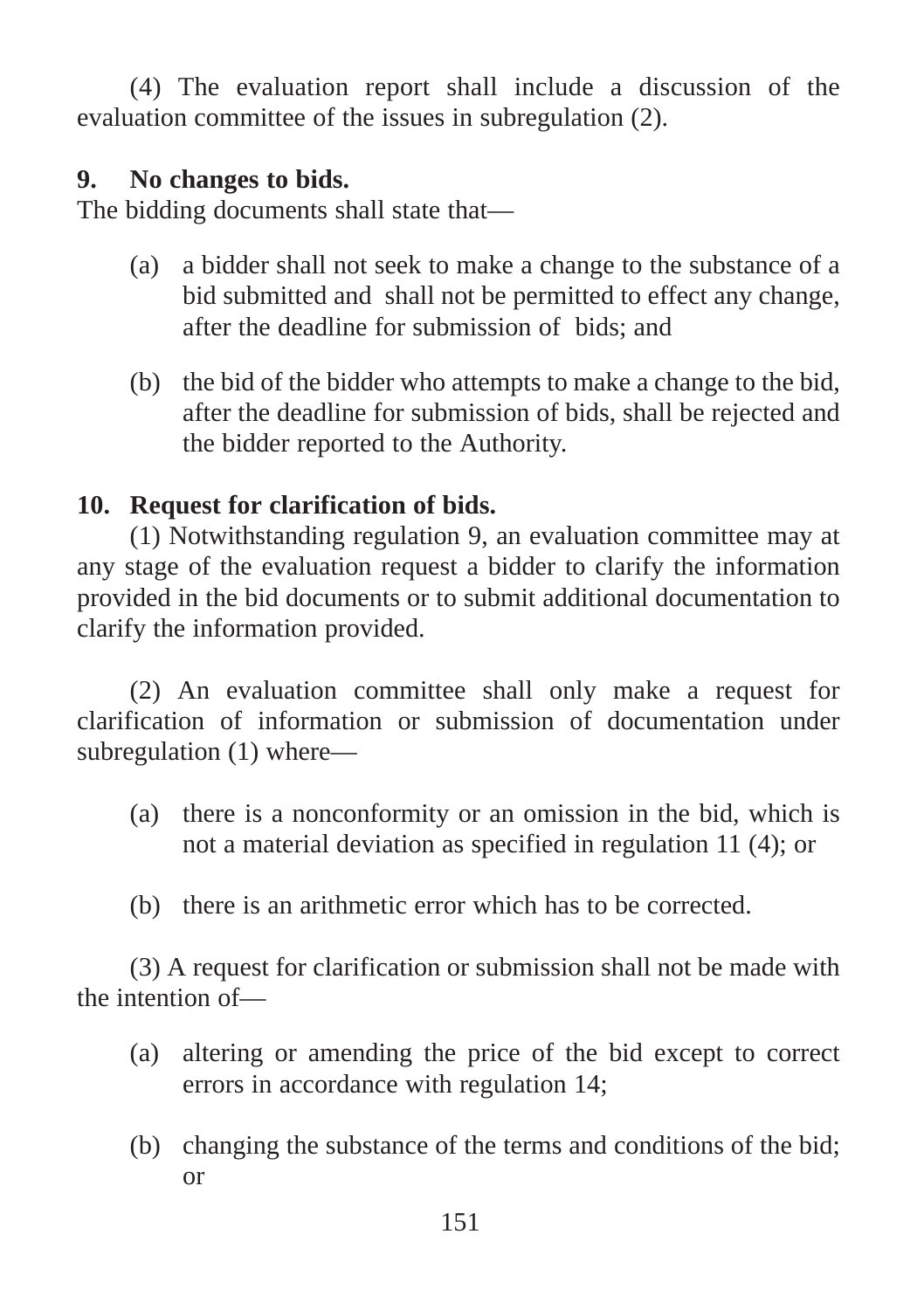(c) substantially altering anything which forms a crucial or deciding factor in the evaluation of the bid.

(4) A bidder shall not be permitted to make a clarification or submission which—

- (a) alters or amends the price of a bid except to correct errors in accordance with regulation 14;
- (b) changes the substance of the terms and conditions of the bid; or
- (c) substantially alters anything which forms a crucial or deciding factor in the evaluation of the bid.

(5) A request to a bidder shall be signed by the chairperson of the evaluation committee.

(6) Where a bidder does not respond to a request, the evaluation committee may disqualify the bidder.

(7) A request to clarify the information provided in the bid documents or to submit additional documentation shall not become negotiations.

### **11. Correction of non-conformities and omissions.**

(1) Notwithstanding regulation 9, an evaluation committee may correct a non-conformity or an omission in a bid that does not constitute a material deviation.

(2) For purposes of making a correction under subregulation (1), a nonconformity or an omission shall be quantified and expressed in monetary terms and the bid price shall, for evaluation purposes only, be adjusted, to reflect the price of the non-conforming or omitted item or component.

(3) Where a non-conformity or an omission in a bid is not a material deviation, an evaluation committee shall—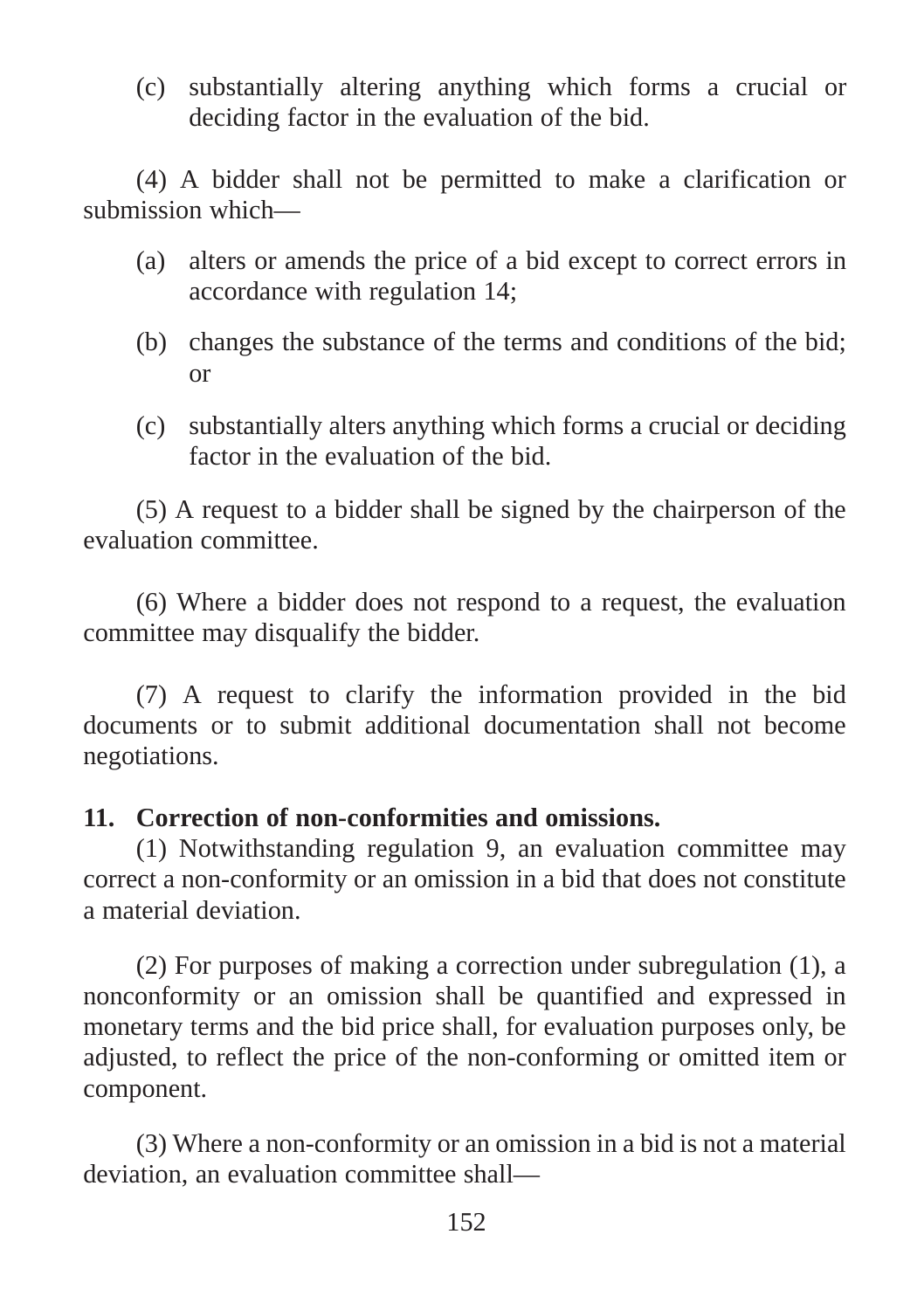- (a) waive the non-conformity or omission;
- (b) request the bidder to clarify the non-conformity or omission in accordance with regulation 10;
- (c) correct the non-conformity or omission using subregulation (2).

(4) For the purposes of this regulation a "material deviation" is a deviation that—

- (a) affects in a substantial way, the scope or quality of the supplies or services or the performance of the works to be procured;
- (b) is inconsistent with the bidding document and which may in a substantial way, limit the rights of the procuring and disposing entity or the obligations of the bidder under the contract;
- (c) if corrected would unfairly affect the competitive position of the other bidders whose bids are administratively compliant and responsive; or
- (d) impacts the key factors of a procurement including cost, risk, time and quality and causes—
	- (i) unacceptable time schedules, where it is stated in the bidding document that time is of the essence;
	- (ii) unacceptable alternative technical details, such as design, materials, workmanship, specifications, standards or methodologies; or
	- (iii) unacceptable counter-bids with respect to key contract terms and conditions, such as payment terms, price adjustment, liquidated damages, sub-contracting or warranty.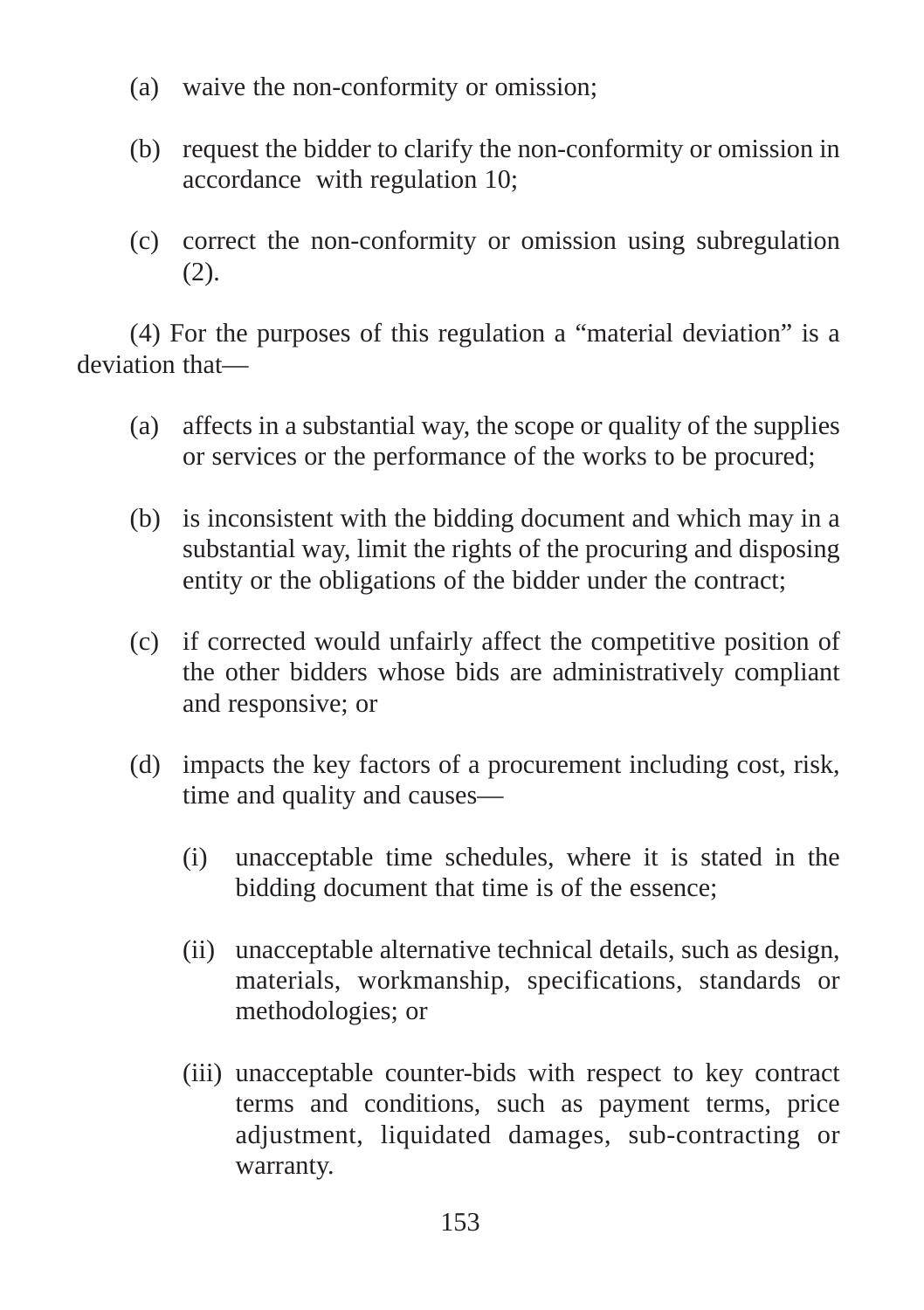# **12. Evaluation of alternative technical bids.**

(1) An alternative bid shall be evaluated using the methodology, criteria and weight used to evaluate the main bid to which the alternative bid relates.

(2) For the purposes of evaluating an alternative bid, the detailed evaluation shall only take into account the objectives or performance requirements prescribed in the statement of requirements and shall not be required to conform precisely to the statement of requirements.

(3) An alternative bid shall be evaluated by the evaluation committee that evaluates the main bid and the skills required for the evaluation of the alternative bid shall be taken into account when proposing the membership of the evaluation committee.

(4) The evaluation committee may seek additional advice or assistance where required in order to conduct a fair and comprehensive evaluation of an alternative bid.

## **13. Costs to be included in comparison of financial bids.**

(1) The following costs shall, where applicable, be included in the financial comparison of bids—

- (a) fee rates or unit prices, based on either a fixed or estimated total quantity;
- (b) reimbursable costs, such as costs for travel, materials or consumables used in the performance of the services or similar costs;
- (c) costs for packing, packaging, freight and inland delivery;
- (d) costs for installation and commissioning of equipment;
- (e) costs for inspection and tests;
- (f) operating costs, which shall be for the period specified in the bidding document;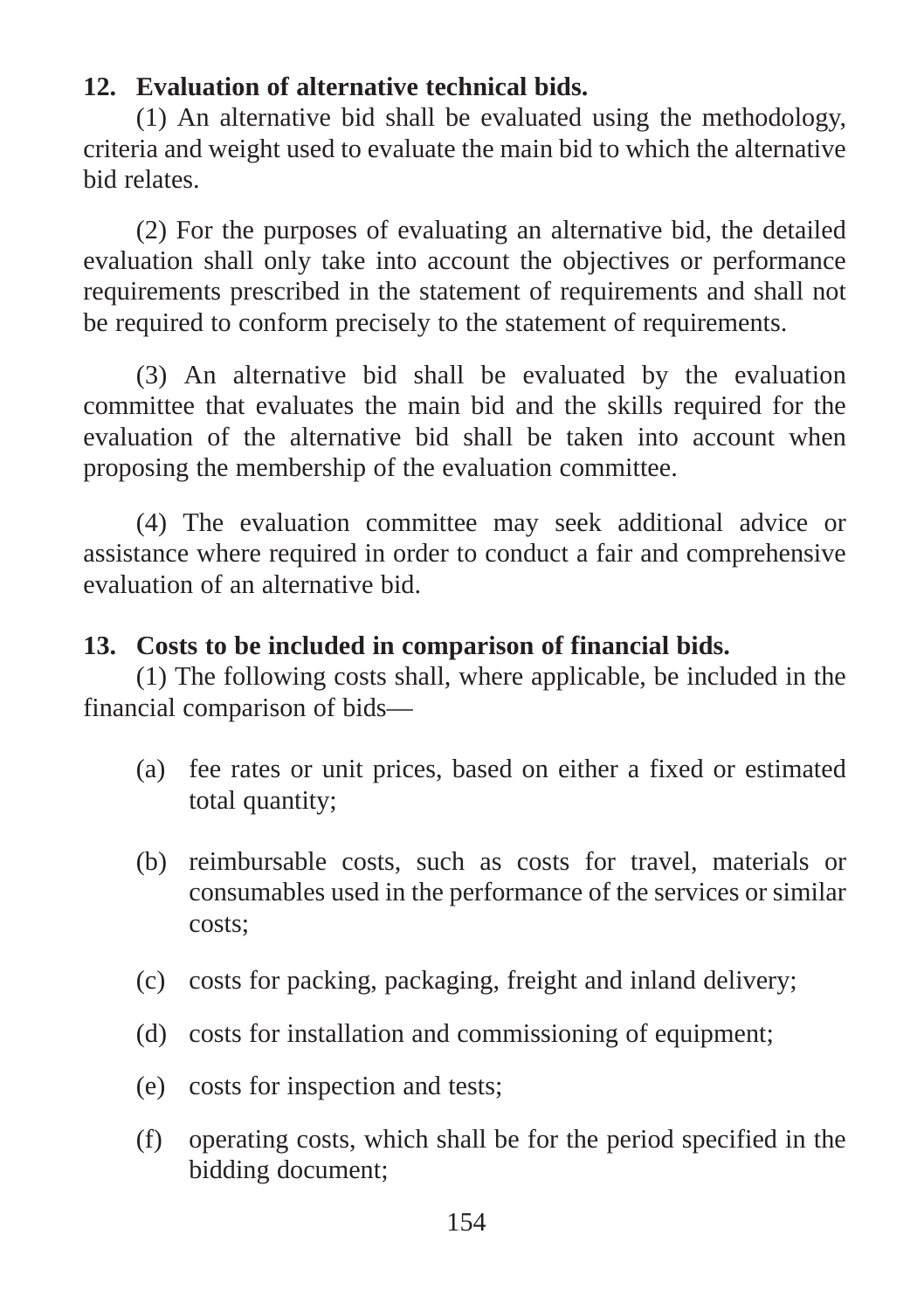- (g) costs for the servicing and maintenance of equipment and costs for spare parts for equipment, which shall be for the period specified in the bidding document;
- (h) for works, the total bid price based on the bill of quantities or the schedule of prices and the cost of day work items;
- (i) duties, taxes or other levies; and
- (j) cost to cover contingencies.

(2) Where equipment is to be in use for a long period of time or where maintenance and operating costs are a significant proportion of the overall cost, the evaluation committee shall assess the life-cycle of the costs.

(3) The following shall be considered in the assessment of a lifecycle of the cost—

- (a) the cost and availability of any extended warranty;
- (b) the cost of training in operation, maintenance or repair of the supplies, taking into account the level of training required and the number of staff who require training;
- (c) the quantity and cost of consumables or spare parts for operation over the anticipated lifetime of the supplies;
- (d) the frequency and cost of maintenance and servicing;
- (e) the cost of repair services;
- (f) energy costs for operating the supplies;
- (g) the level of manpower required for use of the supplies;
- (h) the anticipated lifetime of the supplies; and
- (i) the likely residual value and cost of disposal of the supplies.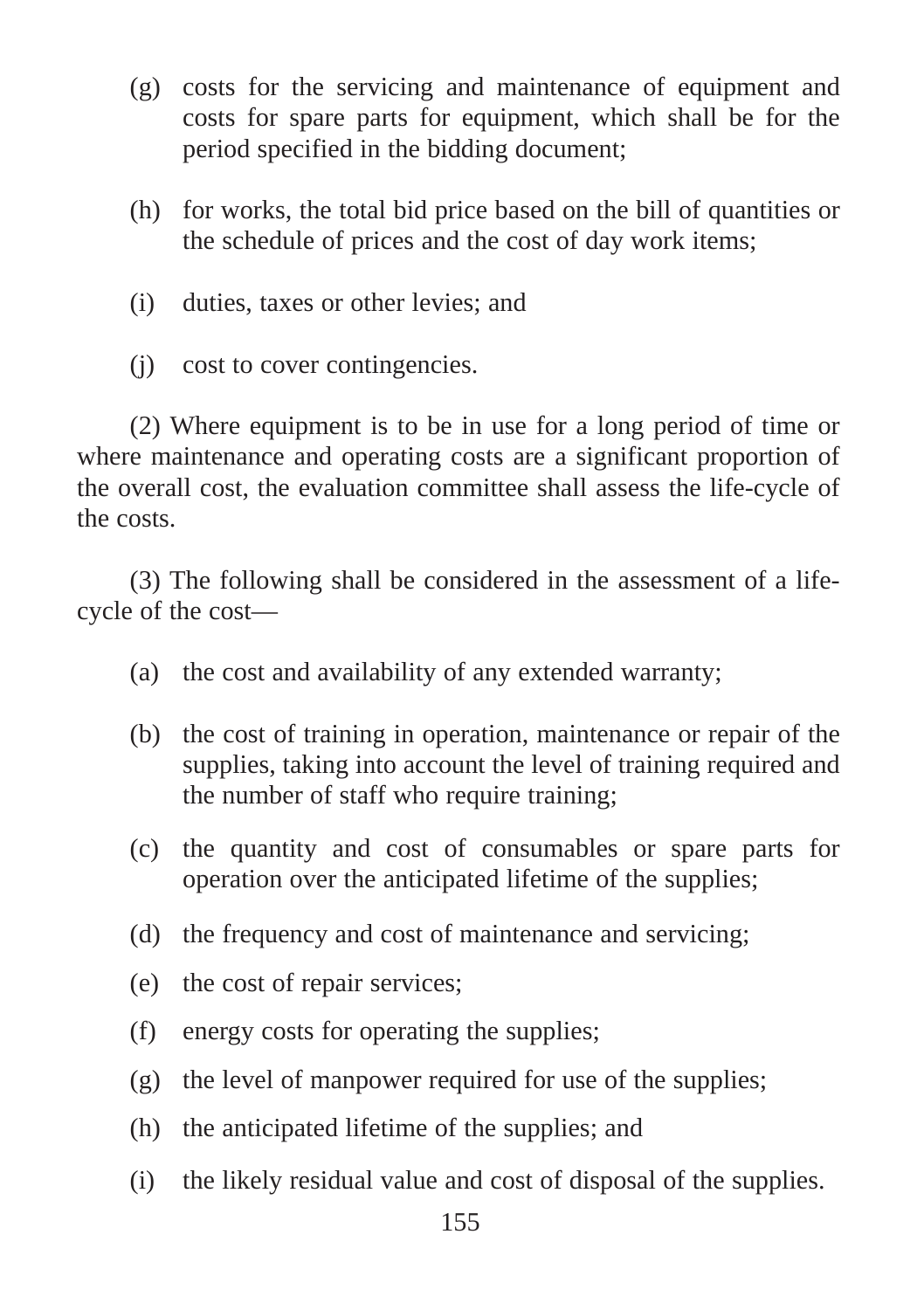## **14. Correction of arithmetic errors.**

(1) Notwithstanding regulation 11, an evaluation committee may correct an error which is purely arithmetical.

(2) Where the bidding document does not specify the arithmetical error that may be corrected, an arithmetical error shall be corrected where—

- (a) there is a discrepancy between the unit price and the total price that is obtained by multiplying the unit price and quantity, in which case the unit price shall prevail and the total price shall be corrected, except where there is an obvious misplacement of the decimal point in the unit price, in which case the total price as quoted shall govern and the unit price shall be corrected;
- (b) there is an error in a total which corresponds to the addition or subtraction of subtotals, in which case the subtotals shall prevail and the total shall be corrected; or
- (c) there is a discrepancy between words and figures, in which case the amount in words shall prevail, except where the amount which is expressed in words is related to an arithmetic error, in which case the amount in figures shall prevail subject to paragraphs (a) and (b).

(3) A bidder shall be promptly notified of an arithmetic correction and requested to agree to it within five working days, in accordance with the procedure for clarification of bids in regulation 10.

*Evaluation of bids using the technical compliance evaluation method* 

## **15. Stages of evaluation using the technical compliance evaluation method.**

The evaluation of a bid for the procurement of supplies, works or nonconsultancy services using the technical compliance evaluation method shall be conducted under the following four stages—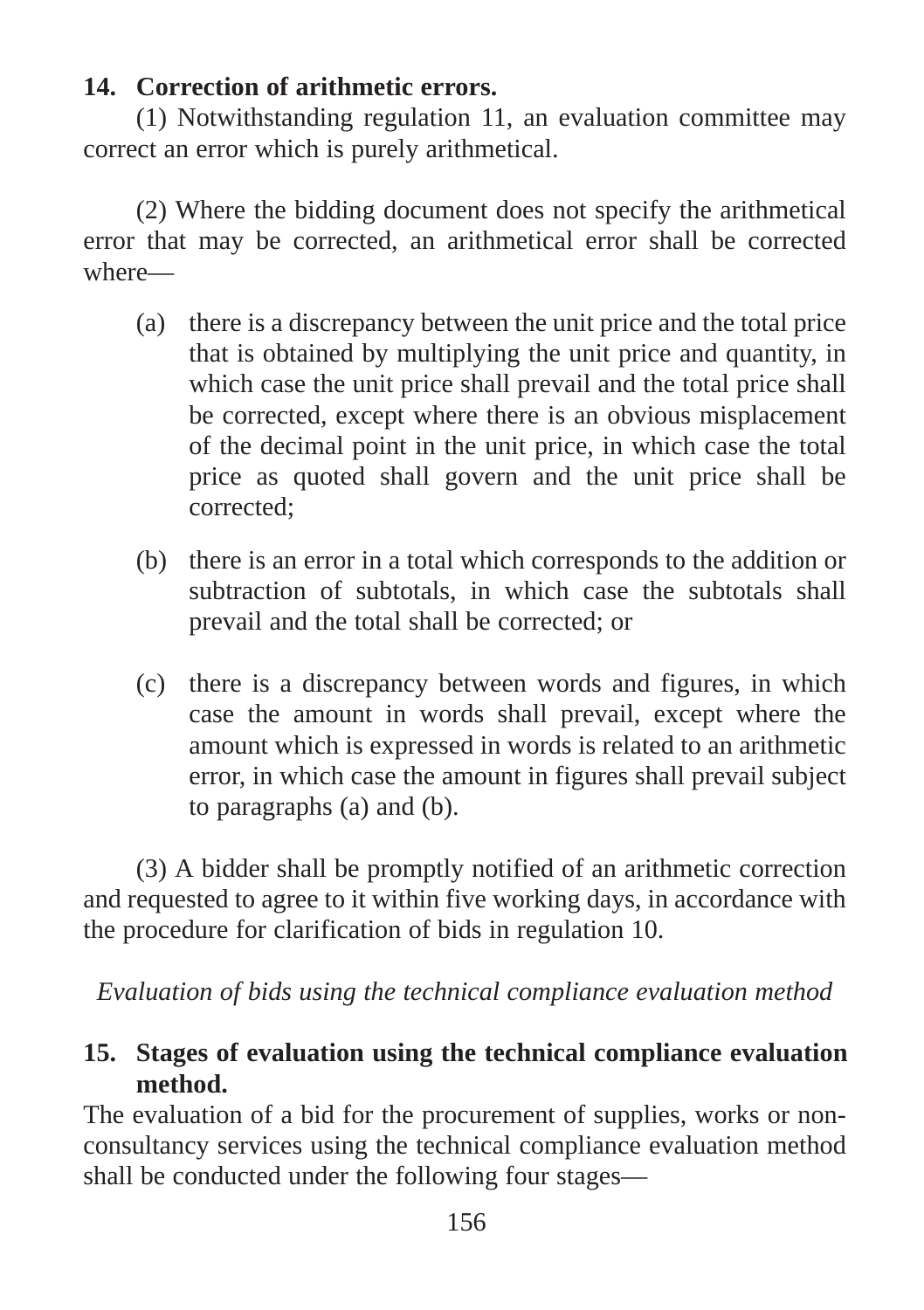- (a) a preliminary examination to determine the eligibility of the bidders and the administrative compliance of the bids received;
- (b) a detailed evaluation of the bids to determine their technical responsiveness of the bids that are eligible after the preliminary examination carried out under paragraph (a); and
- (c) a financial comparison of the bids that are eligible after the detailed evaluation carried out under paragraph (b) and to determine the best evaluated bid; and
- (d) post qualification in accordance with regulation 34, to determine that the best evaluated bidder has the capacity and the resources to effectively execute the contract.

## **16. Preliminary examination.**

(1) A preliminary examination shall be conducted to determine that—

- (a) the bidder is eligible in accordance with regulation 17 and as specified in the bidding document; and
- (b) the bid is administratively compliant with the basic instructions and requirements specified in regulation 18 and in the bidding document.

(2) Eligibility and administrative compliance shall be determined on a pass or fail basis and a bid which is not eligible or administratively compliant shall be rejected at the preliminary stage of evaluation.

# **17. Eligibility of bidder**

(1) An evaluation committee shall at the preliminary examination, verify the accuracy, validity and authenticity of the documents submitted by a bidder.

(2) A bidder shall be eligible where—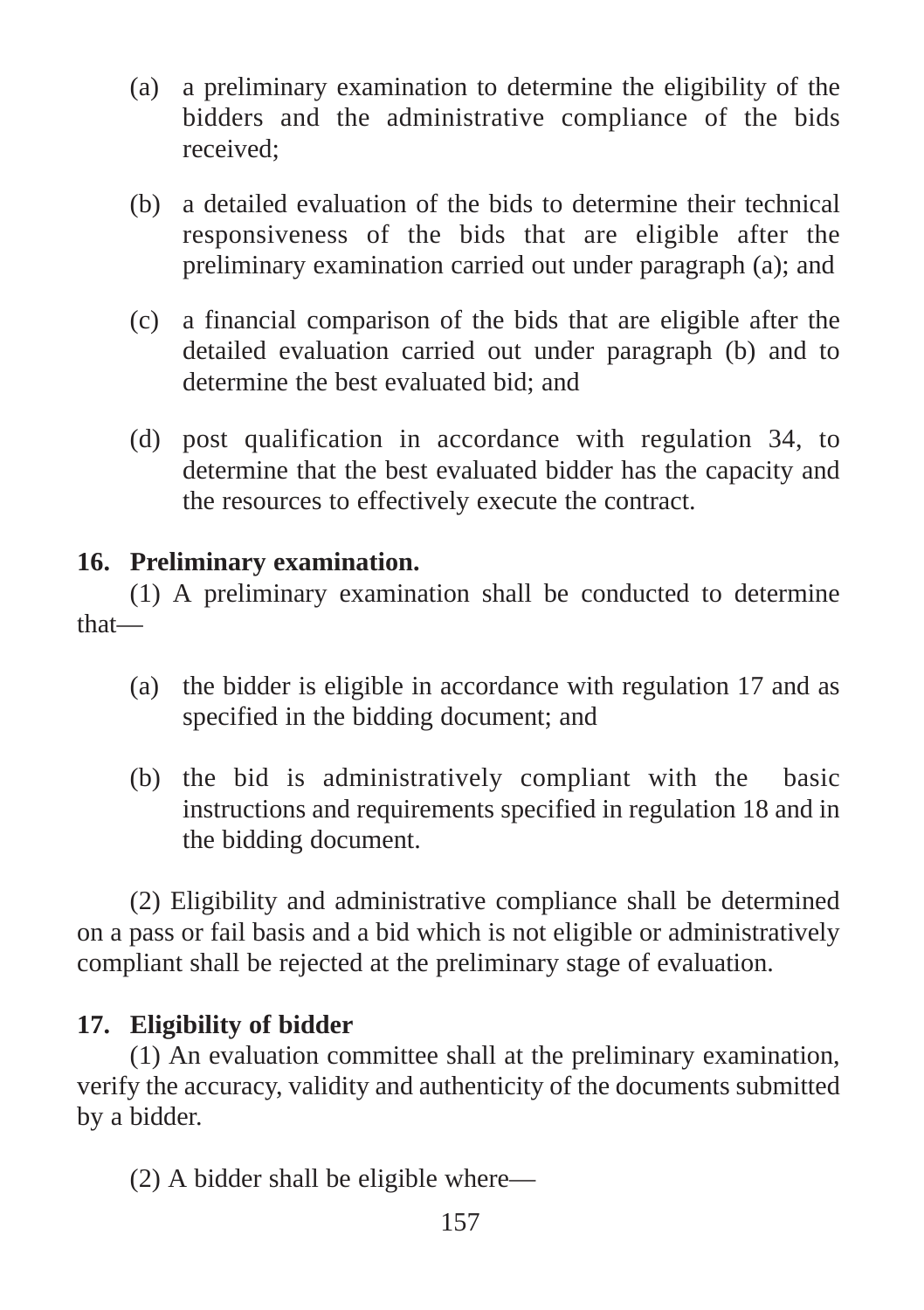- (a) the bidder has the legal capacity to enter into a contract with the procuring and disposing entity;
- (b) the bidder is not insolvent, in receivership, bankrupt or being wound up;
- (c) the business activities of the bidder are not suspended;
- (d) the bidder is not the subject of legal proceedings for any of the circumstances mentioned in paragraph (b);
- (e) the bidder fulfilled the obligations to pay taxes and social security contributions in Uganda;
- (f) the bidder does not have a conflict of interest in relation to the subject of the procurement;
- (g) the bidder is not suspended by the Authority; and
- (h) the bidder is not a member of the procuring and disposing entity as defined in section 91U of the Act.

(3) For the purpose of subregulations (1) and (2), a bidder shall be required to submit the following documents, with the bid—

- (a) a copy of the trading licence of the bidder or its equivalent;
- (b) a copy of the certificate of registration of the bidder or its equivalent;
- (c) a signed statement indicating that the bidder does not have a conflict of interest in the subject of the procurement; and
- (d) any other relevant documents or statements as may be stated in the bidding documents.

(4) Subregulation (3) (a) and (b) shall not apply to a bidder who is registered by the Authority on the register of providers or where the eligibility of the provider was verified at the pre-qualification stage.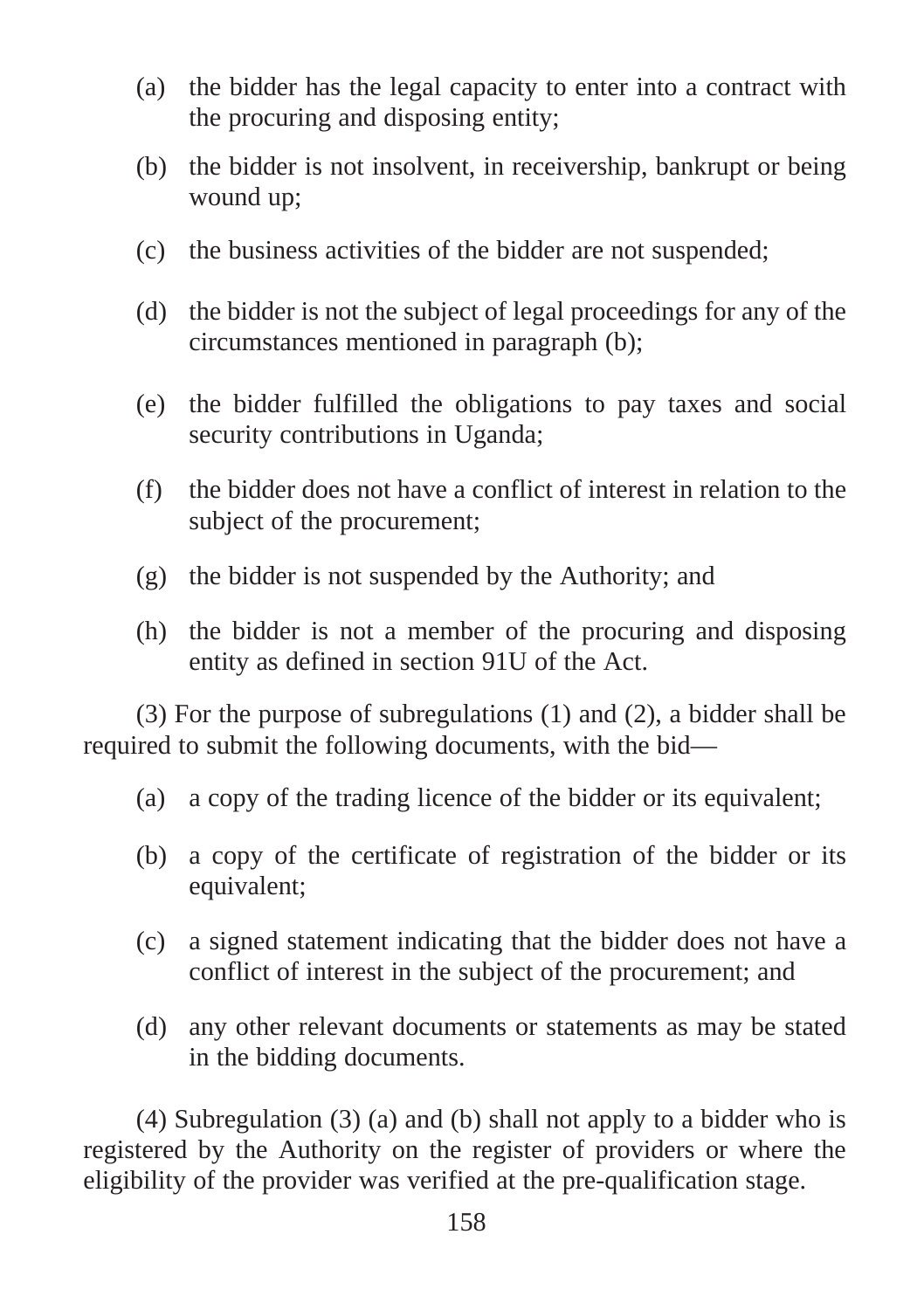(5) Where a document required in subregulation (3) is not available in the country of a foreign provider, the foreign provider shall submit an alternative document or a statement affirming that the document is not available in the country of the foreign provider.

(6) Where a bidder does not submit a document required under subregulation (3) the evaluation committee shall in accordance with regulation 10, request the bidder to submit the document.

### **18. Administrative compliance.**

(1) An evaluation committee shall determine the administrative compliance of a bidder by confirming that the bidder conforms satisfactorily to the basic instructions, requirements and the terms and conditions of the bidding documents without any material deviation or omission.

(2) A bidder shall be administratively compliant where—

- (a) the bidder submits a bid security, where this is required, in the correct form and amount and where the bid security is authentic;
- (b) the bidder submits a bid securing declaration, where this is required, in the correct form;
- (c) the bidder submits the bid in the required format;
- (d) the authorisation and signature of the bids is in accordance with the instructions in the bidding document;
- (e) the bid validity is correct; and
- (f) the bidder submits additional documents or samples as may be required.

(3) An evaluation committee shall determine the administrative compliance of a bid with the instructions in the bidding document and its responsiveness to the requirements of the procuring and disposing entity, based on the contents of the bid.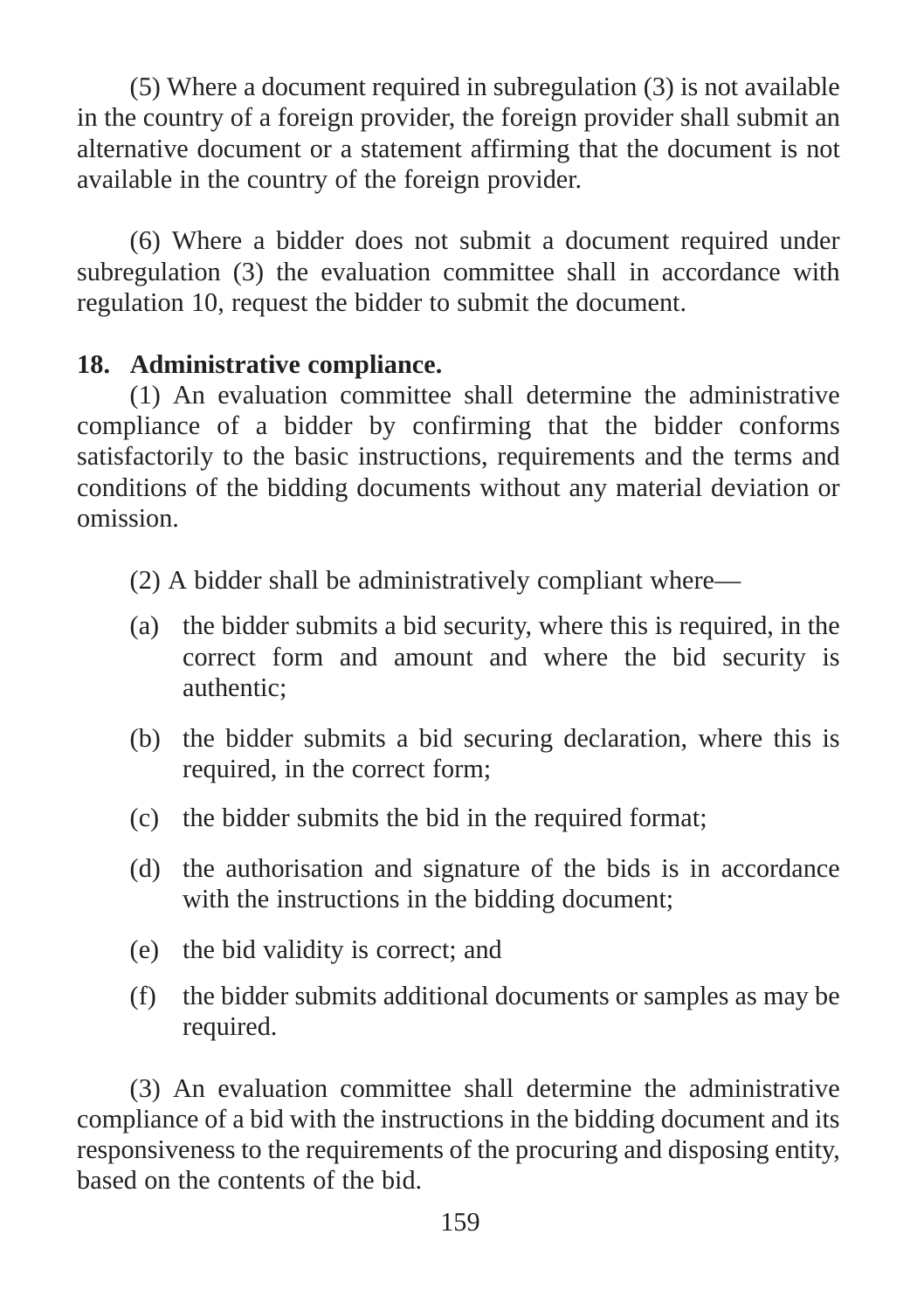(4) A bid that is not administratively compliant to the bidding document, shall be rejected by at the preliminary stage.

(5) Where a bid is administratively compliant, the evaluation committee shall waive any non-conformity or omission in the bid that does not constitute a material deviation.

#### **19. Detailed evaluation.**

(1) An evaluation committee shall conduct a detailed evaluation of a bid that passes the preliminary examination to assess—

- (a) the responsiveness of the bid to the terms and conditions of the bidding document; and
- (b) the technical responsiveness of the bid to the statement of requirements.

(2) The detailed evaluation shall compare the details of a bid with the criteria stated in the bidding document.

- (3) The detailed evaluation shall—
- (a) determine whether a bid conforms to the terms and conditions of the bidding document, without any material deviation;
- (b) determine whether a bid conforms to the statement of requirements without any material deviation;
- (c) for a bid for supplies, determine whether the bid complies with the minimum technical specification stated in the bidding document;
- (d) for a bid for works, determine whether
	- (i) the bid adheres to the technical specifications and standards;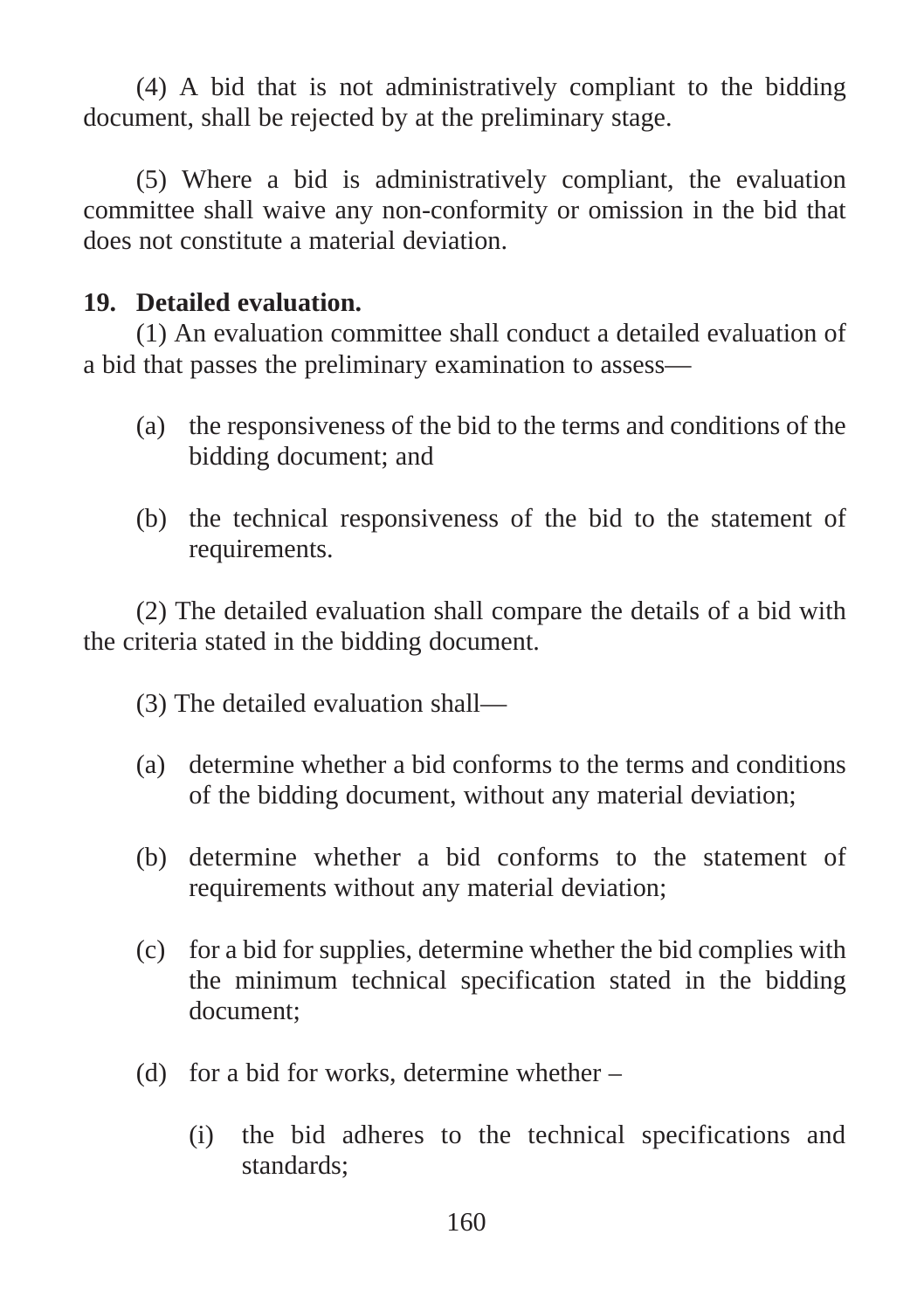- (ii) the proposed work plan and the completion schedule are adequate;
- (iii) the work methods, including the safety precautions and measures proposed are adequate;
- (iv) the documents submitted, including drawings, charts, calculations and data sheets are adequate; and
- (v) the methods proposed for handling materials and the schedules and sources of the materials and equipment are suitable.

(4) A bid which is not substantially responsive to the minimum requirement of the detailed evaluation shall be rejected at the detailed evaluation stage.

### **20. Product demonstration.**

(1) Where it is necessary to assess the technical characteristics of supplies, a procuring and disposing entity may, as part of the detailed evaluation process, request for a demonstration of the product by the provider.

(2) The evaluation committee shall give a bidder who is requested to demonstrate a product, sufficient notice of the date, time and location of the demonstration.

(3) The evaluation committee shall prior to the demonstration of a product, agree on the requirements of the demonstration and the manner in which the demonstration is to be assessed and recorded.

(4) At least three members of the evaluation committee shall attend a demonstration of a product and the members who attend shall prepare a report of the demonstration.

(5) The report in subregulation (4) shall be part of the evaluation report.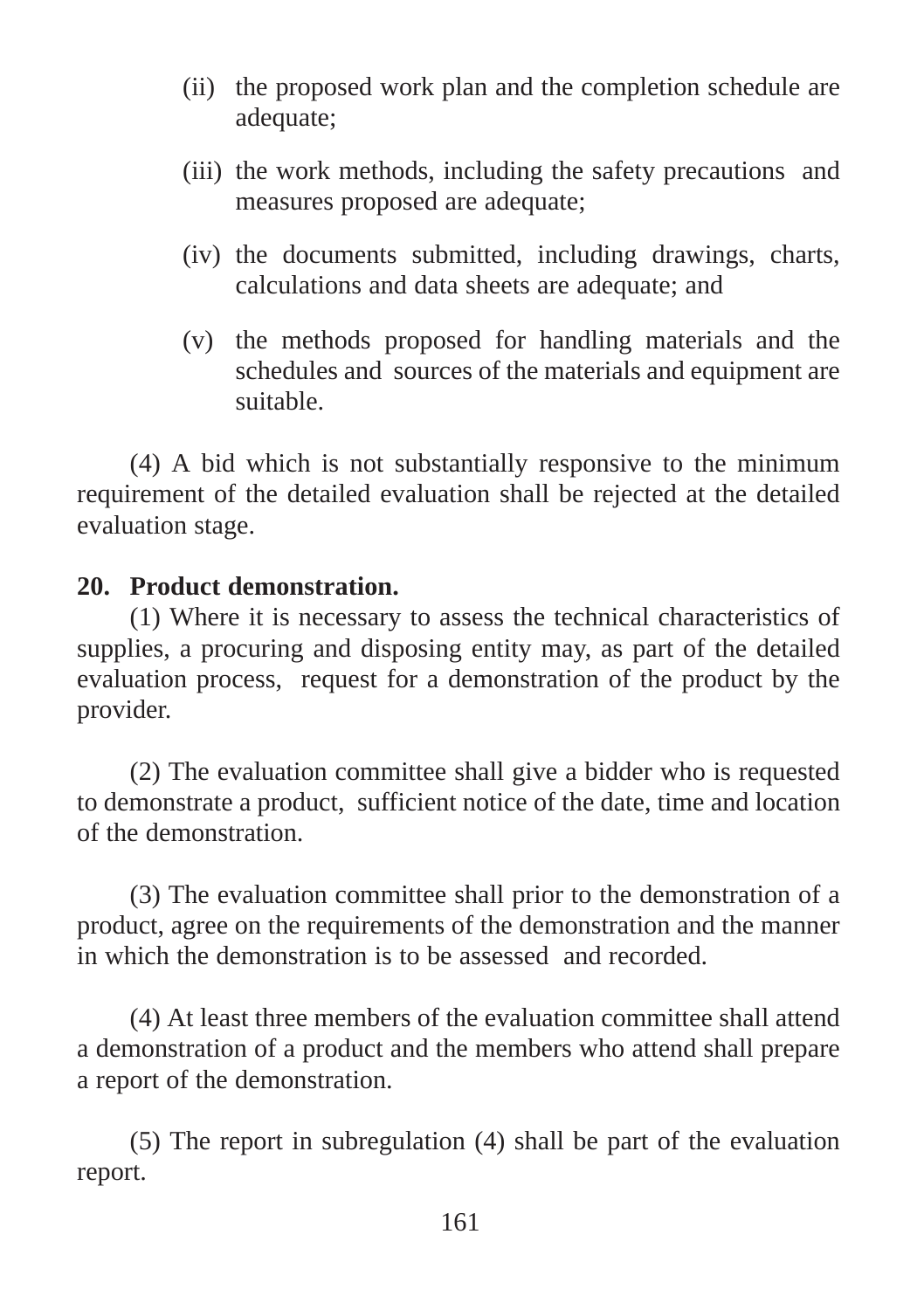## **21. Comparison of financial bids.**

(1) The financial bids, of the corresponding technical bids that are responsive under regulation 19 shall be examined and compared, to determine the best evaluated bid.

(2) In conducting a financial comparison of the bids, the evaluation committee shall—

- (a) correct the arithmetic errors in the bids, if any, using regulation 14;
- (b) apply any non-conditional discounts offered in a bid, using regulation 32;
- (c) determine whether the financial bids are complete and where the bids are not complete, except a bid for works, include the missing items, cost them and add the costs to the original bid price, using sub regulation (5);
- (d) make adjustments for any deviation that is not a material deviation, using regulation 11;
- (e) where required for purpose of comparison, convert all bids to a single evaluation currency;
- (f) where required, apply a margin of preference using the procedure specified in the bidding document;
- (g) determine the total evaluated price of each bid;
- (h) rank the bids using the total evaluated price; and
- (i) determine the best evaluated bid.

(3) Where a cross discount is offered, it shall be incorporated in a further financial comparison prior to determining the best evaluated bid.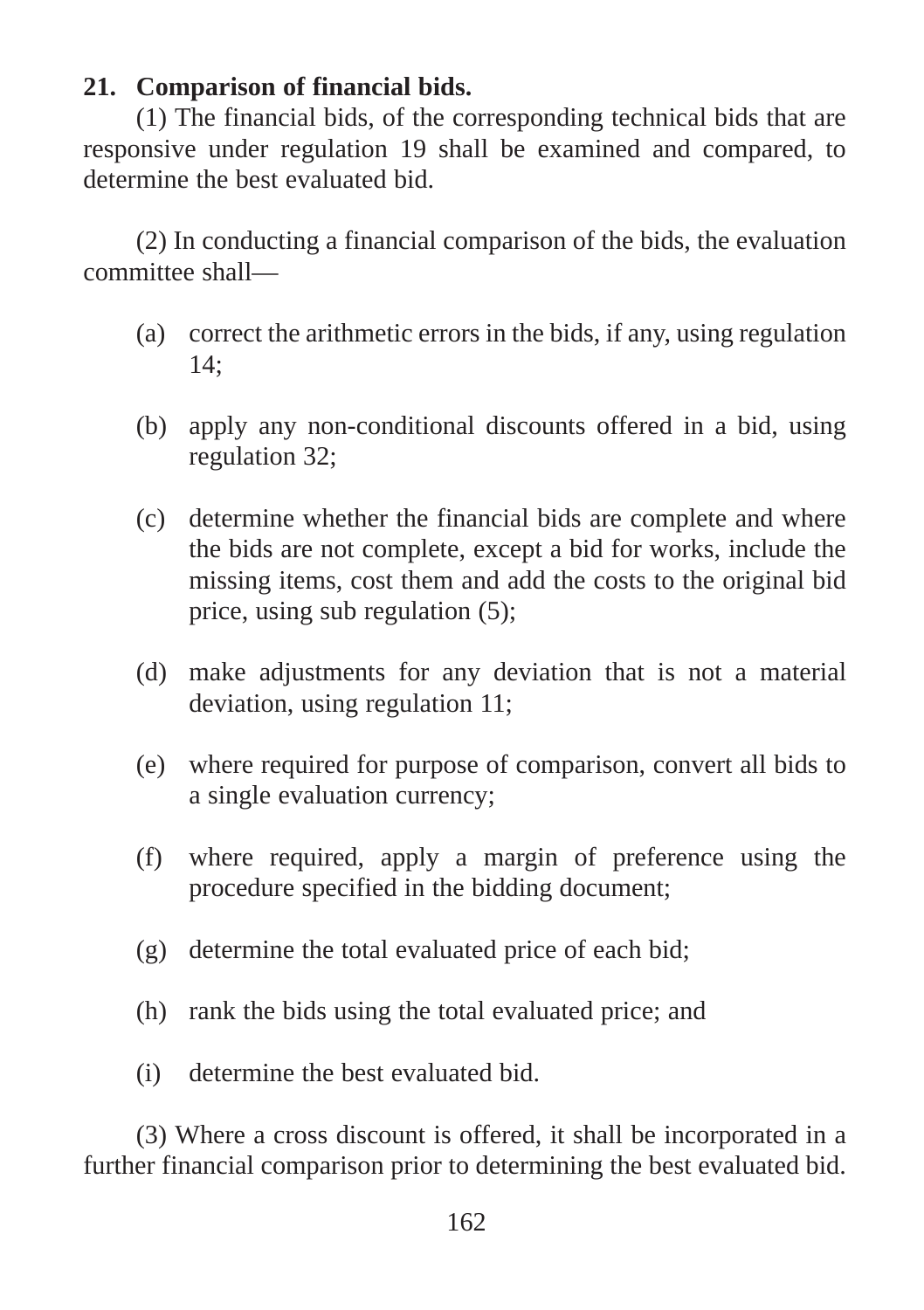(4) A financial bid shall be determined to be complete if the prices of all items required and included in the corresponding technical bid, are indicated in the financial bid.

(5) Where the bidding document does not state how the missing items are to be costed, the missing items shall be costed using the highest of the prices offered by the other bidders, which shall be added to the original bid price.

(6) The best evaluated bid shall be the lowest priced bid which is eligible and administratively compliant to the technical requirements specified in the bidding document.

(7) An evaluation committee, shall for the best evaluated bid for works, assess whether the level of payment projected for the different stages of the assignment exceed the progress of the works and where the evaluation committee determines that this, the bidder shall be requested  $to$ —

- (a) provide a detailed analysis of the price of any of the items of the bid, to demonstrate that the price is consistent with the construction methods and work schedules proposed in the bid; or
- (b) increase the amount of the performance security provided, where this is necessary to protect the procuring and disposing entity against default.

*Evaluation of bids using the quality and cost based evaluation method*

#### **22. Preliminary examination.**

(1) An evaluation committee shall at the preliminary examination determine whether a bid is administratively compliant.

(2) A bid shall be administratively compliant where the bid conforms to the instructions, requirements and the terms and conditions of the bidding documents without any non-conformity, or omission.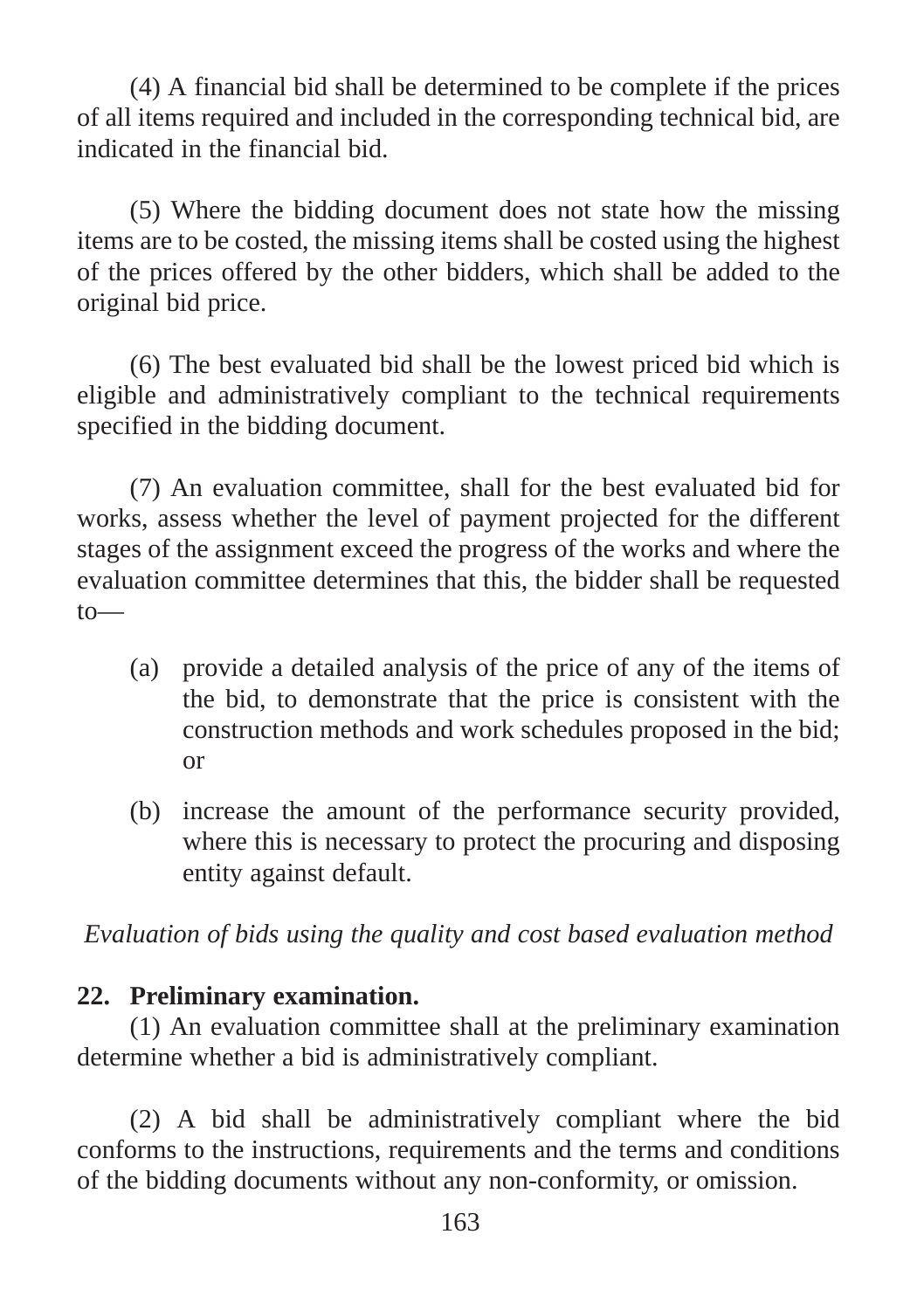- (3) A bid shall be administratively compliant where—
- (a) the bid is submitted in the required format;
- (b) the financial bid is submitted separately;
- (c) the signature and authorisation to submit bids is in accordance with the instructions in the bidding documents;
- (d) a bid securing declaration, if required, is submitted in the correct format;
- (e) the validity of the bid is correct; and
- (f) the additional documentation that is required is submitted.

(4) The preliminary examination shall be conducted on a pass or fail basis and a bid that is not administratively compliant and responsive to the bidding documents, shall be rejected at the preliminary examination stage of evaluation.

(5) Notwithstanding sub regulation (4), where a bid is not administratively compliant but the non-compliance does not constitute a material deviation the evaluation committee may waive, clarify or correct the deviation.

#### **23. Detailed evaluation.**

(1) An evaluation committee shall using the evaluation criteria in the bidding documents and based on the contents of a bid, conduct a detailed evaluation of a bid that passes the preliminary examination.

(2) The detailed evaluation shall compare the details of the bid with the criteria stated in the bidding documents.

(3) The detailed evaluation of bids shall use a merit point evaluation system as specified in the bidding documents.

(4) A bid which does not achieve the minimum score required in the bidding document shall be rejected at the detailed evaluation stage.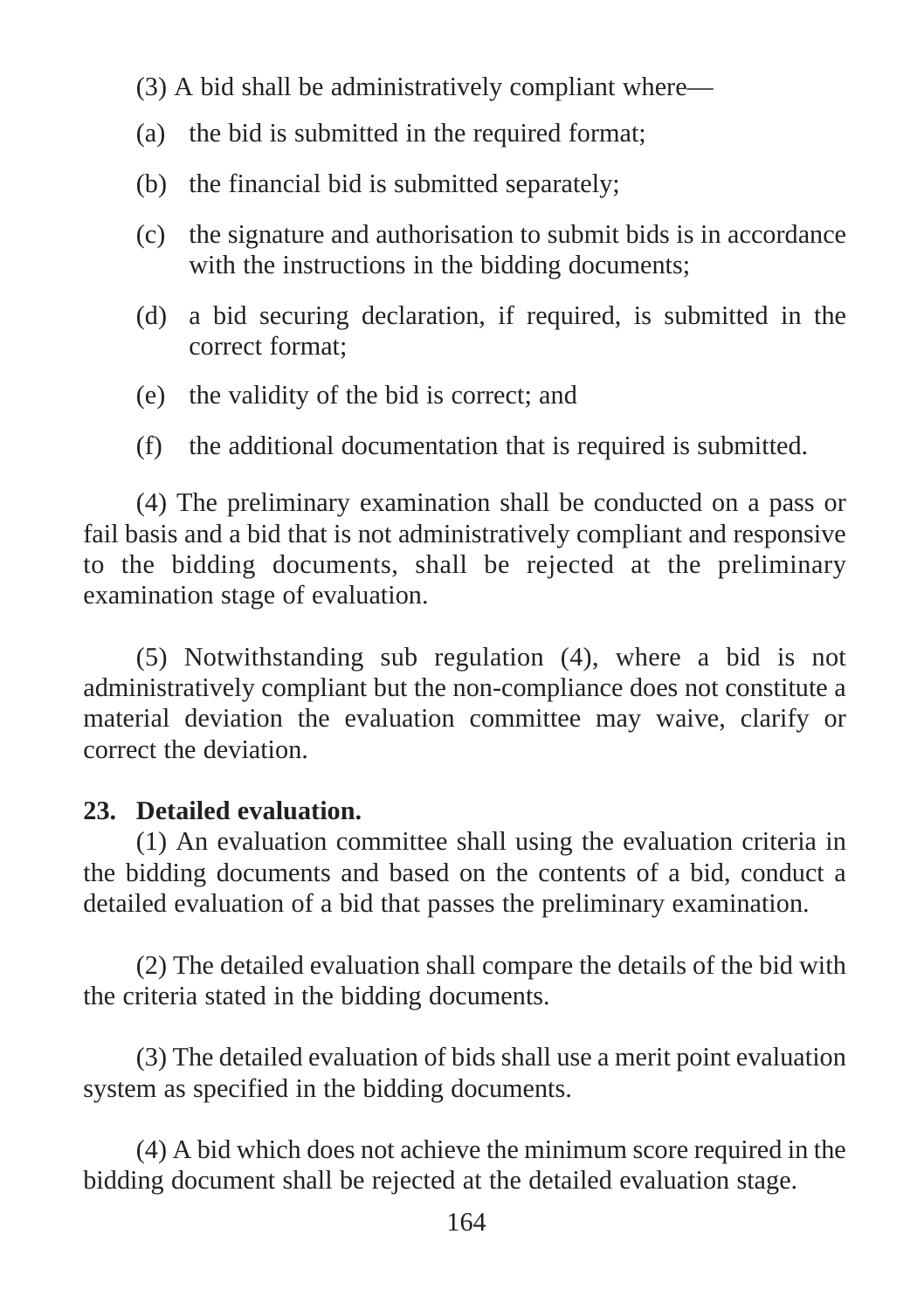# **24. Procedure for conducting merit point evaluation.**

(1) The following procedure shall apply to the conduct of the merit point evaluation—

- (a) the members of the evaluation committee shall at a meeting of the evaluation committee discuss the criteria and any subcriteria and the relative importance of each criteria and subcriteria;
- (b) each member of the evaluation committee shall independently conduct an evaluation by considering each bid and awarding scores for the set criterion and record the scores in the score sheet;
- (c) the chairperson of the evaluation committee shall at a meeting of the evaluation committee collect the score sheets and the scores awarded by each evaluator shall be compiled during the meeting, to produce a score sheet for each bid, from which the average score for each bid shall be calculated;
- (d) the members of the evaluation committee shall compare the scores of each evaluator for each bid in order to verify that there has been a consistency of approach to the evaluation and a common understanding of the criteria and of each bid by all the members of the evaluation committee;
- (e) the evaluation committee shall note any significant deviation from the average score or any inconsistencies in scoring and these shall be discussed and each evaluator shall explain and justify the scores awarded, where required; and
- (f) where the evaluation committee agrees that a member of the evaluation committee was not consistent in the approach or did not understand the evaluation criterion or a bid, the member shall be permitted to adjust the scores awarded but shall not be obliged to make the adjustments.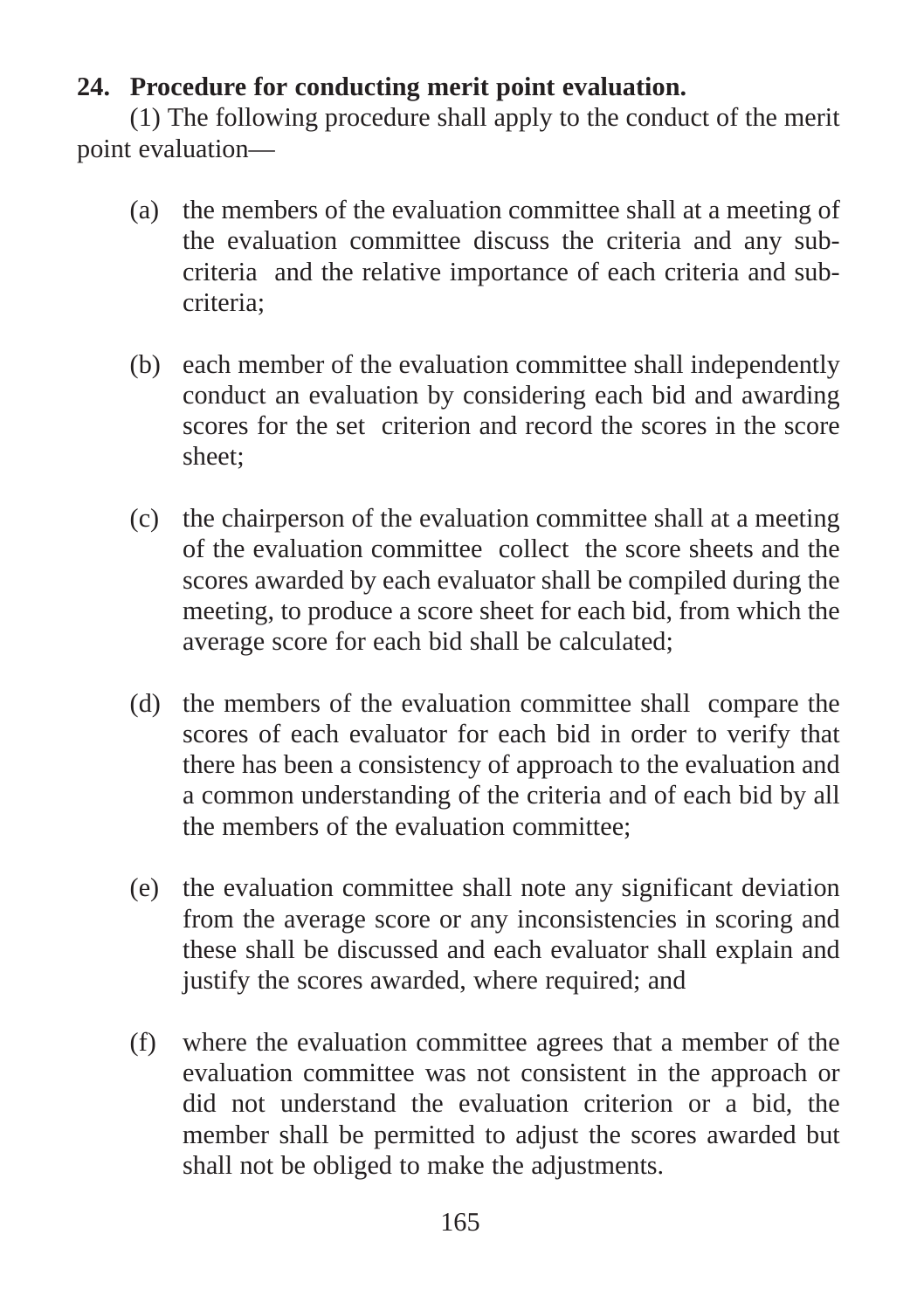(2) The average score in sub regulation (1) (c) shall be the total technical score of the bid and where a weighted score is used, the weightings shall be applied prior to calculating the average score.

(3) For the purposes of sub regulation (1) (f), an adjustment shall only be permitted to the extent necessary to correct an inconsistency in the approach or where a member of the evaluation committee did not misunderstand the evaluation criterion or the bid.

(4) An adjustment shall not be made where it is not permitted by the evaluation committee.

(5) Where a score is adjusted, the original score sheet shall be kept as part of the record of the evaluation and the adjusted score shall be recorded on a new score sheet.

## **25. Technical Evaluation Report.**

(1) The evaluation committee shall, using Form 14 in the Schedule to these Regulations prepare a technical evaluation report indicating the strengths and weaknesses of each bid.

(2) The technical evaluation report shall be signed by all the members of the evaluation committee.

(3) The procurement and disposal unit shall submit technical evaluation report shall be submitted to the Contracts Committee for approval, without any change or comment, before the financial bids are opened.

# **26. Notification to bidders not recommended for financial evaluation.**

(1) After the approval of the technical evaluation report by the Contracts Committee and before the financial bids are open, the bidders whose bids are disqualified at the technical evaluation stage and which are not recommended for financial evaluation shall be informed.

(2) The procuring and disposing entity shall, on request, provide a bidder whose bid is disqualified at the technical evaluation stage and which is not recommended for financial evaluation with a debrief which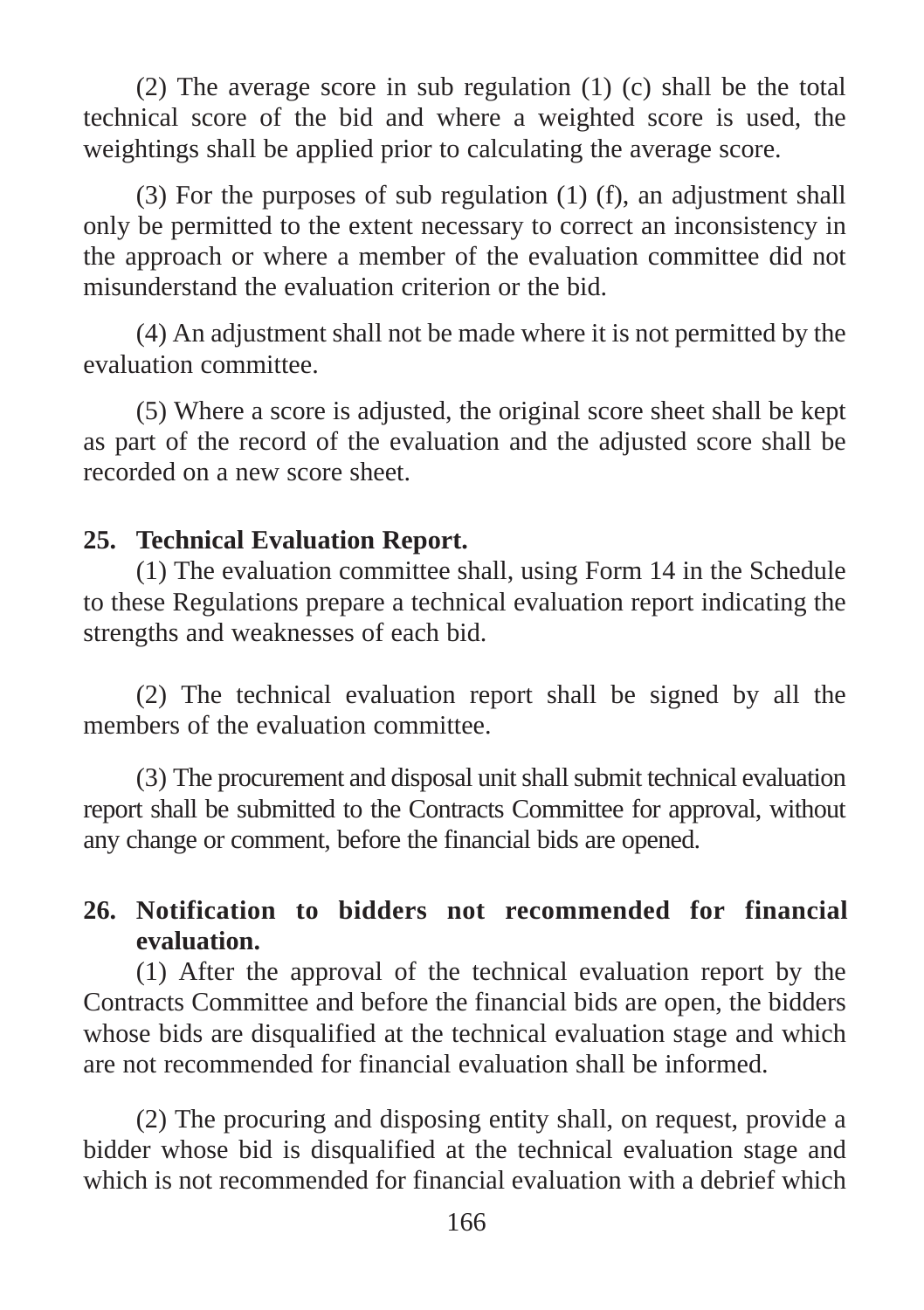shall state the score awarded to the bid at the technical evaluation, the reasons for the disqualification of the bid and the weaknesses of the bid against the evaluation criteria.

(3) The debrief under this regulation shall be unique to the bidder who makes a request and shall not provide details on any other bid, other than the information that is otherwise publicly available.

(4) The debrief shall be provided within ten working days of a request by a bidder.

(5) A financial bid that is not evaluated shall be returned to the bidder, unopened, after the contract is awarded.

### **27. Public opening of financial bids.**

(1) The financial bids shall be opened and the financial evaluation conducted after approval of the technical evaluation report by the Contracts Committee.

(2) A procuring and disposing entity shall notify the bidders whose technical bids qualify for financial comparison and invite the bidders to the session for opening the financial bids.

(3) The notification shall indicate—

- (a) the date and time of the opening of the financial bids, which date shall be one week after the notification;
- (b) the location of the opening session; and
- (c) the information to be read out and recorded at the opening session.

(4) The session for opening the financial bids shall be open to the public.

(5) The procuring and disposing entity shall, in the record of bid opening, note any inconsistencies or omissions in the bids submitted.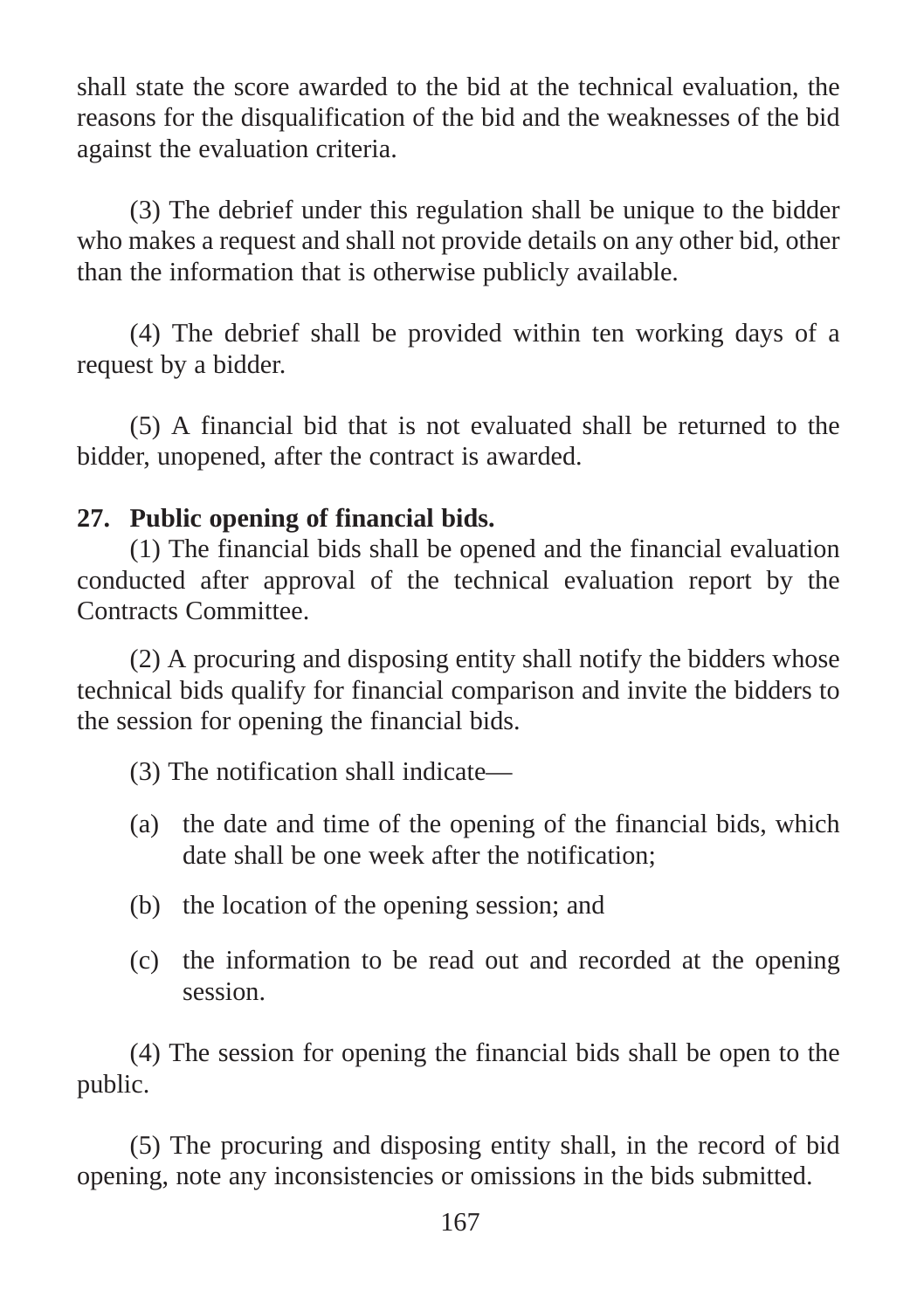(6) A copy of the record shall be posted on the procurement and disposal notice board of the procuring and disposing entity, a day after the public opening session is held and shall be displayed for a minimum of four weeks.

### **28. Procedure for opening of financial bids**

(1) The opening of the financial bids shall be managed by the Procurement and Disposal Unit and shall be witnessed by a member of the Contracts Committee or a person nominated by the user department.

(2) The Procurement and Disposal Unit shall open all the financial bids and read out the information that is required by the bidding document, to be read out at the public opening session.

(3) The Procurement and Disposing Unit shall at the financial bid opening session notify the bidders—

- (a) of the bidders who submitted bids;
- (b) of the technical score obtained by each bidder;
- (c) of the total price of each financial bid, including the currency and the amount; and
- (d) of any other information that is required to be stated at the public opening as indicated in the bidding documents.

(4) The important pages of the technical bids shall be endorsed with the stamp of the procuring and disposing entity and signed or initialed by the person who chairs the public opening session.

(5) The important pages of a technical bid shall be the signed pages of the financial bid, the bid submission sheet and all the pages containing the financial information.

(6) The procuring and disposing entity shall, in the record of the bid opening session, note any inconsistencies or omissions in the bids submitted.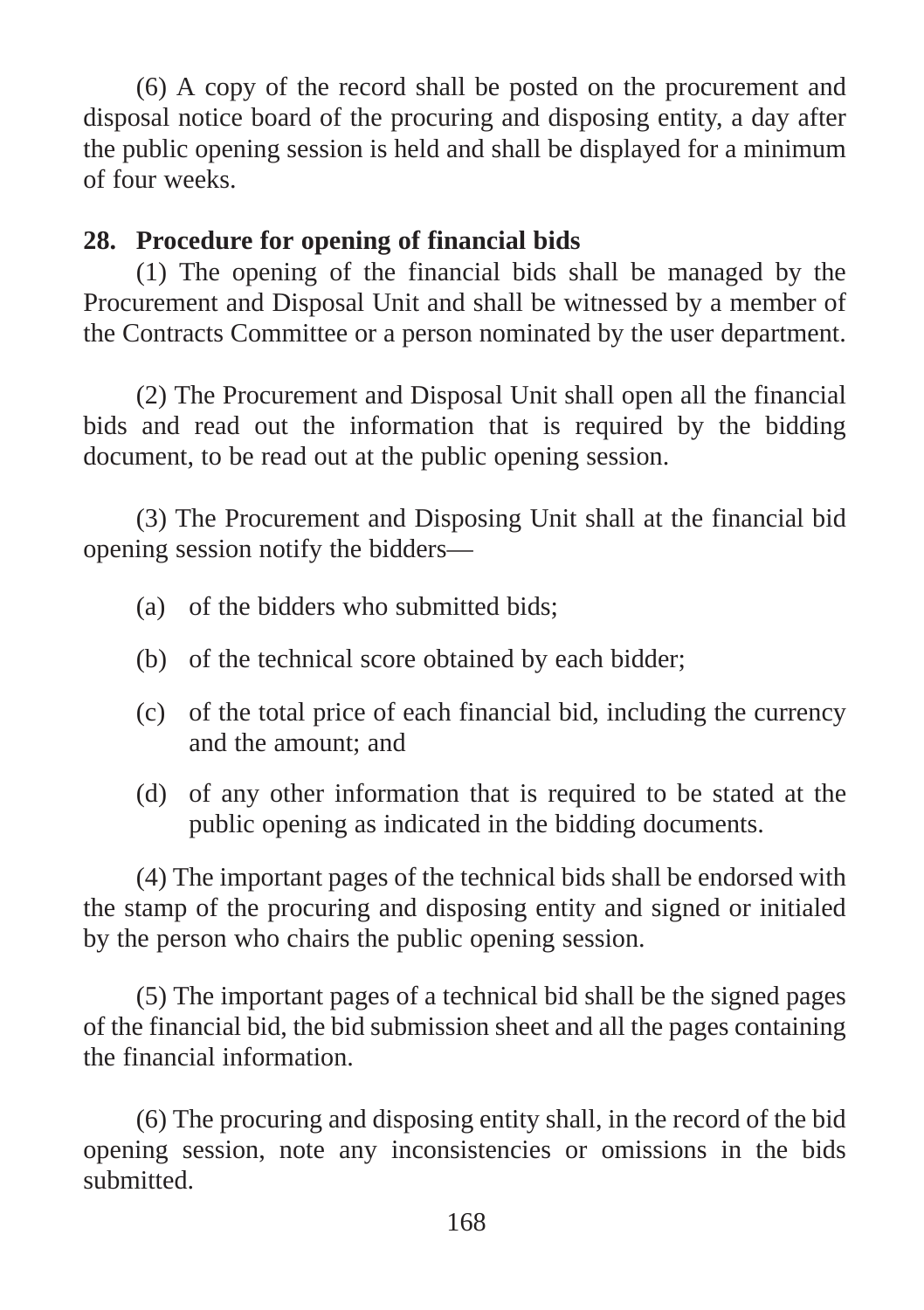(7) A copy of the record of the bid opening session shall be posted on the procurement and disposal notice board of the procuring and disposing entity, a day after the public opening session is held and shall be displayed for a minimum of four weeks.

(8) The public opening of the financial bids shall be recorded using Form 15 in Schedule 1 to these Regulations.

#### **29. Representation of bidders at opening session of financial bids.**

(1) A procuring and disposing entity shall allow a bidder or a representative of the bidder whose financial bids is to be opened, to attend the public opening sessions but the bidder or the representative of the bidder shall not participate in the opening of the bids.

(2) A bidder or a representative of the bidder shall be requested to confirm that the bid is as it was submitted but shall not be permitted to make any addition, deletion or modification to the exterior or the contents of the bid.

(3) A bidder or a representative of the bidder may ask questions after the bids are opened but a procuring and disposing entity shall not enter into a discussion with the bidder or the representative of the bidder, on the specific details of any bid.

#### **30. Financial comparison.**

(1) For the purposes of evaluating financial bids of the corresponding technical bids that adhered to the minimum qualifying score under the detailed technical evaluation of the technical bids, an evaluation committee shall conduct a financial comparison of the bids by examining and comparing the financial bids and determining the best evaluated bid.

(2) The financial comparison shall only be conducted on the bids that are opened at the session for opening financial bid.

(3) The financial comparison shall—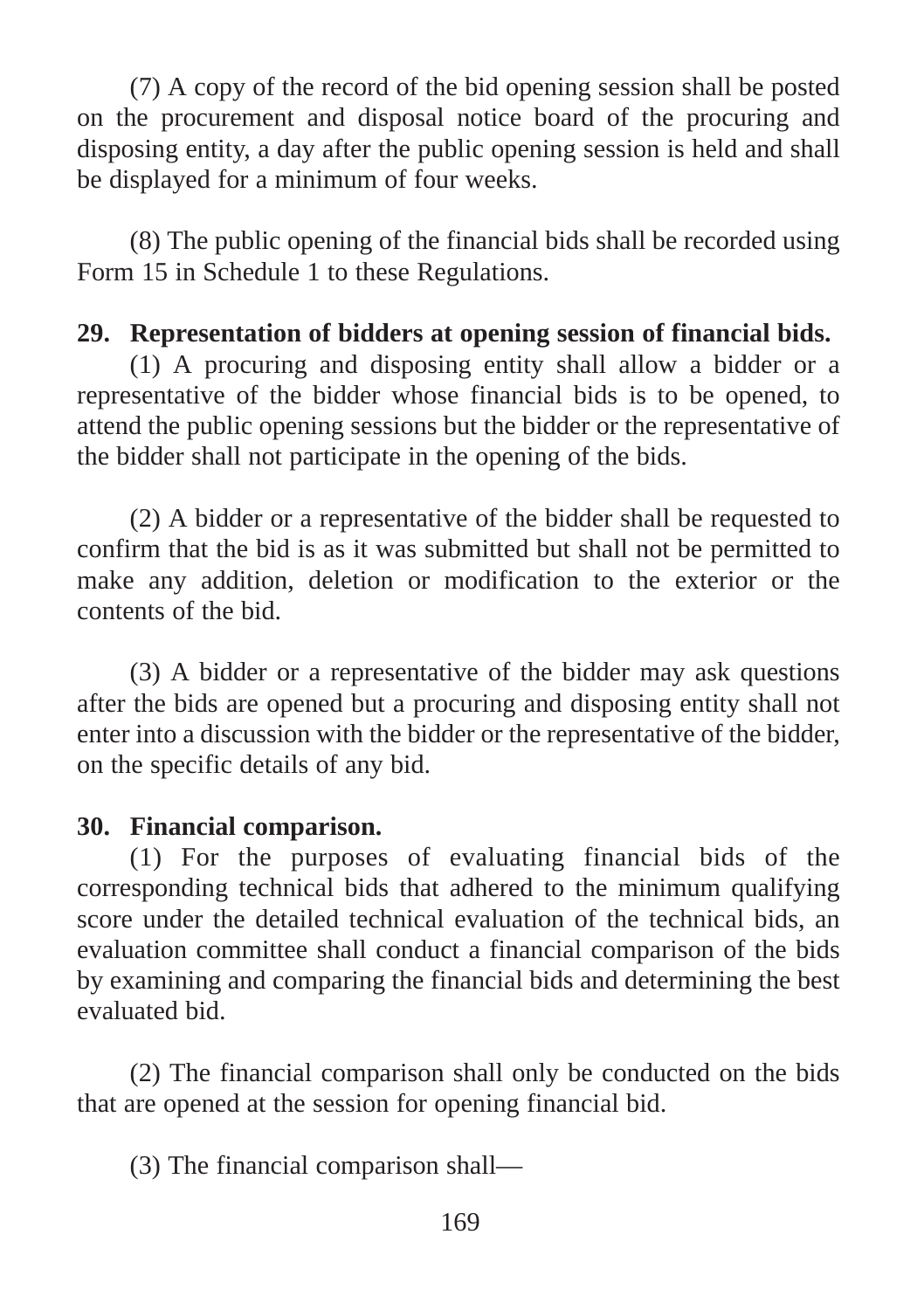- (a) assess whether a bid conforms to the terms and conditions of the bidding documents, without material deviation;
- (b) determine the bid price;
- (c) correct any arithmetic errors in a bid;
- (d) determine whether a financial bid is complete and where a bid is not complete, cost the missing items and add these to the original bid price in accordance with regulation 11;
- (e) make adjustments for a non-conformity or an omission in a bid that does not constitute a material deviation in accordance with subregulation (4):
- (f) convert the currencies of the bids into a single currency for purposes of comparison, where required;
- (g) apply any margin of preference in accordance with the procedure specified in the bidding documents;
- (h) determine the total evaluated price of each bid; and
- (i) award a financial score to each bid or rank the bids, in accordance with the requirements of the selection method used.

(4) For the purposes of sub regulation (3) (e), an adjustment for a non-conformity or an omission in a bid that does not constitute a material deviation shall be made using the following rules—

(a) the price of an input or item that is described in the technical bid but which is not priced, shall be assumed to be included in the prices of the other inputs or items; and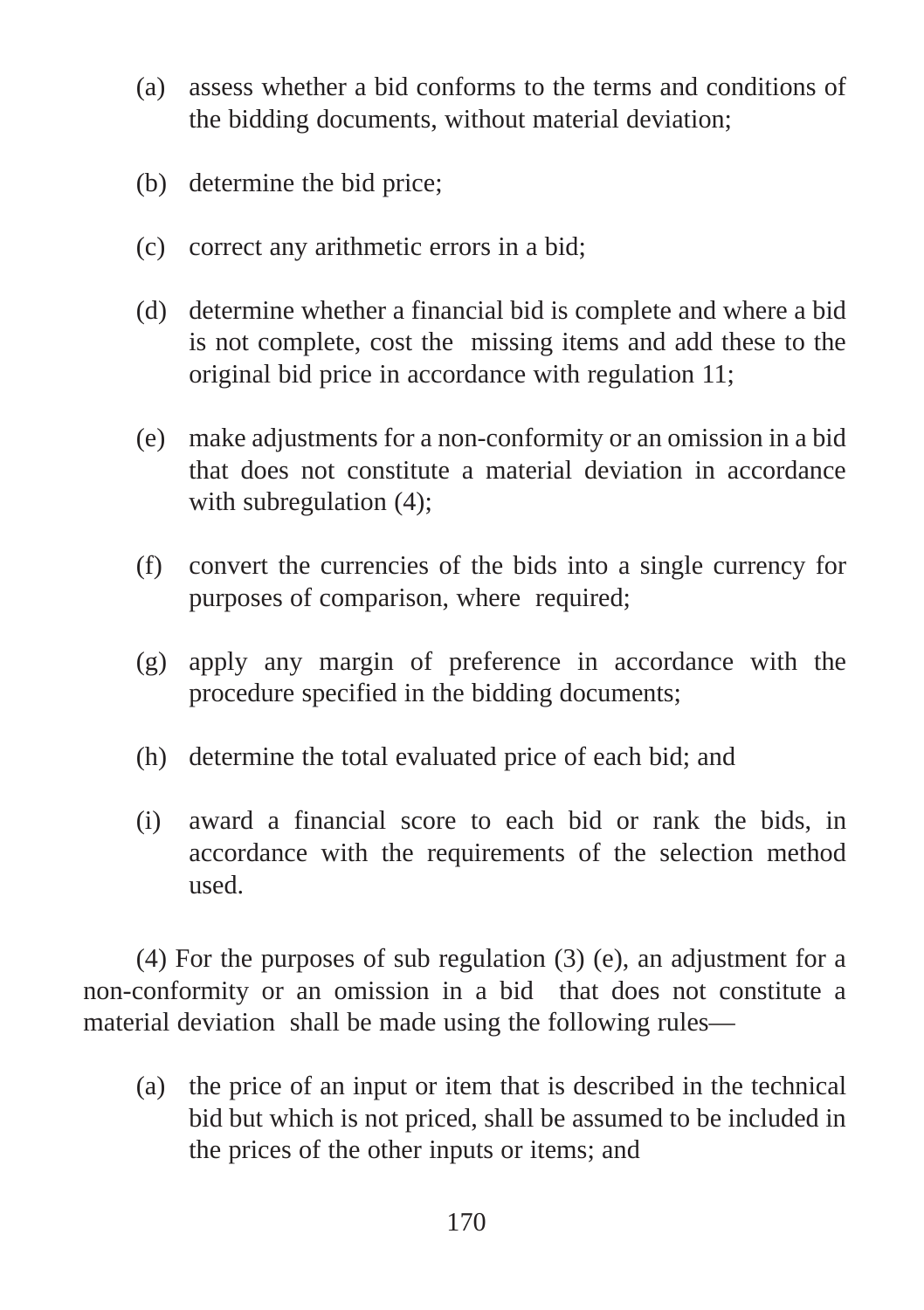- (b) where the quantification of an input or item in the financial bid is different from the quantification in the technical bid the evaluation committee shall—
	- (i) where a time-based contract is to be used, correct the quantification in the financial bid to make it consistent with the quantification in the technical bid by applying the relevant unit price to the corrected quantity and correcting the total financial price; and
	- (ii) shall not make any to the financial bid where a lump sum contract is used.

(5) A financial bid shall be complete where the inputs and items indicated in the technical bid are priced in the financial bid.

(6) The financial bid with the lowest evaluated price shall be given a financial score of 100 and the other bids shall each be given a financial score that is inversely proportional to the lowest evaluated price.

(7) Notwithstanding sub regulation (1), another method, where this is provided in the bidding documents, may be used to allocate scores for the cost.

#### **31. Determination of best evaluated bid.**

(1) For the purposes of determining the best evaluated bid—

- (a) the score of the technical and financial bids shall be weighted, using the weights stated in the bidding documents; and
- (b) the total score of a bid shall be obtained by adding the weighted score of the technical and financial bids.

(2) The bidder who obtains the highest total score under paragraph (b) shall, be recommended for award of contract.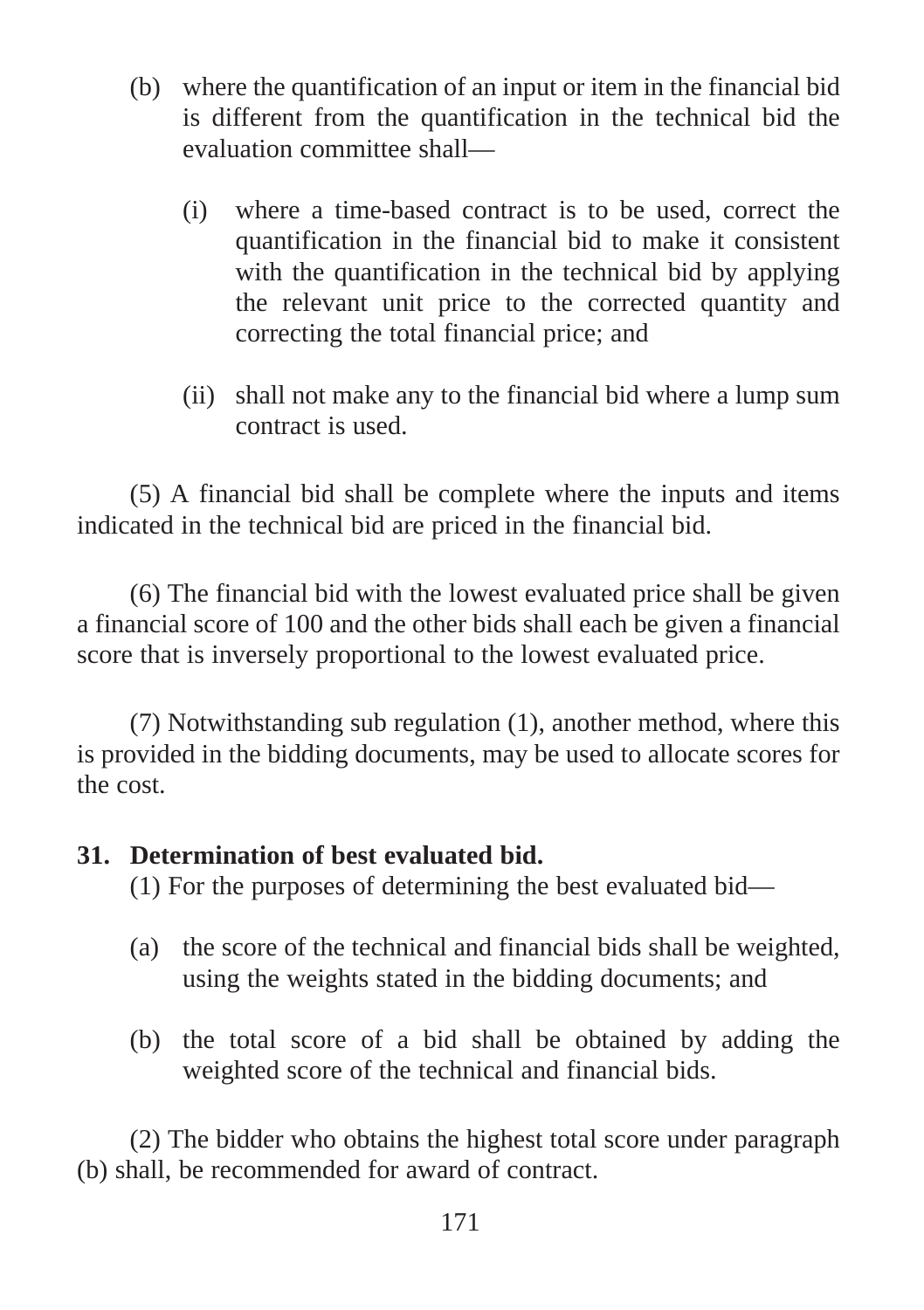*General provisions for evaluation of bids using the technical compliance and quality and cost based evaluation methods.*

# **32. Discounts.**

Where a bidder offers a discount, the discount shall be reflected in the evaluation of bids and the original price of the bid shall at the financial comparison stage be modified by the discount offered.

# **33. Cross discounts.**

(1) Where a bidder offers a cross discount that is conditional on the simultaneous award of a contract for another lot, the cross discount shall only be considered at the financial comparison of the bids.

(2) A cross discount shall be included in a further financial comparison, using the methodology specified in the bidding document, once the ranking of each lot, which incorporates any individual discount, is determined.

(3) In evaluating a cross discount, the evaluation committee shall seek to obtain the best overall value for money for the procuring and disposing entity.

# **34. Post qualification evaluation.**

(1) An evaluation committee shall undertake a post qualification evaluation to confirm whether the best evaluated bidder has the capacity and the resources to effectively execute a procurement for the procuring and disposing entity.

(2) A post qualification evaluation shall be undertaken to determine to confirm—

- (a) the experience and performance of the bidder, with regard to similar assignments;
- (b) the capacity of the bidder with respect to equipment and facilities;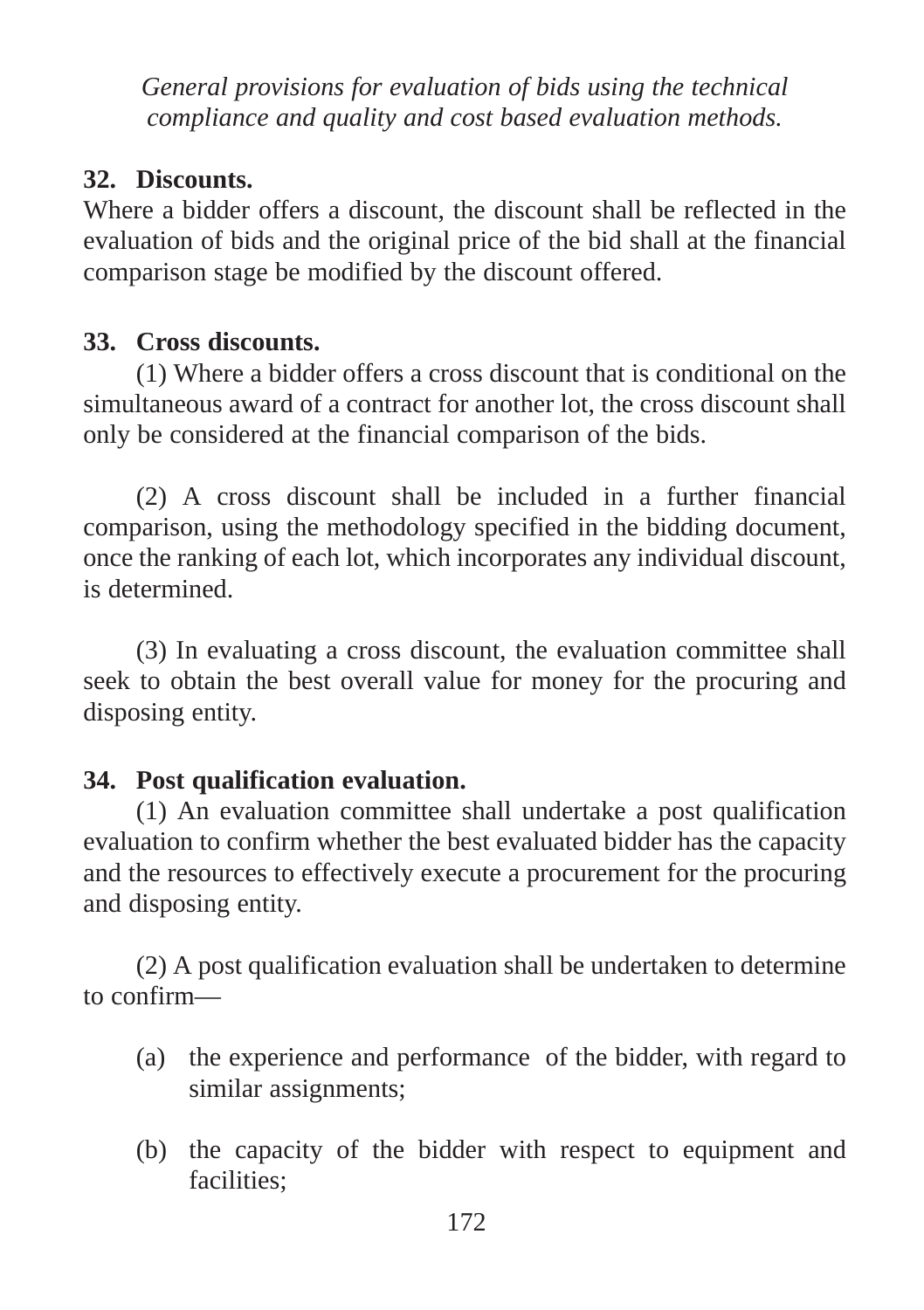- (c) the qualifications and experience of the personnel of the bidder;
- (d) for a bid to procure non-consultancy services or works, that the bidder has the capacity to supervise or manage the performance of the non-consultancy services or works, as the case may be, based on the qualifications of the supervisory or management staff of the bidder and the number and deployment of the staff;
- (e) the financial capability to perform the assignment;
- (f) the facilities or representation at or near the location to be used for the performance of the assignment; and
- (g) any other relevant criteria.

(3) The criteria for post qualification evaluation shall be limited to that which is necessary for the procurement and shall not be restrictive.

(4) Where the best evaluated bidder does not meet the post qualification evaluation criteria, the evaluation committee shall record this in the evaluation report and the exercise shall be undertaken for the next best evaluated bidder.

(5) For purposes of post qualification evaluation, an evaluation committee may request a bidder for independent references and the results from the references may be used to determine the award of contract.

(6) An evaluation committee shall verify the information provided under subregualtion (6) and where the evaluation committee determines that the best evaluated bidder no longer meets the pre qualification requirements, it may recommend that the contract is not awarded to the best evaluated bidder.

(7) For the purpose of subregulation (6), the evaluation committee shall—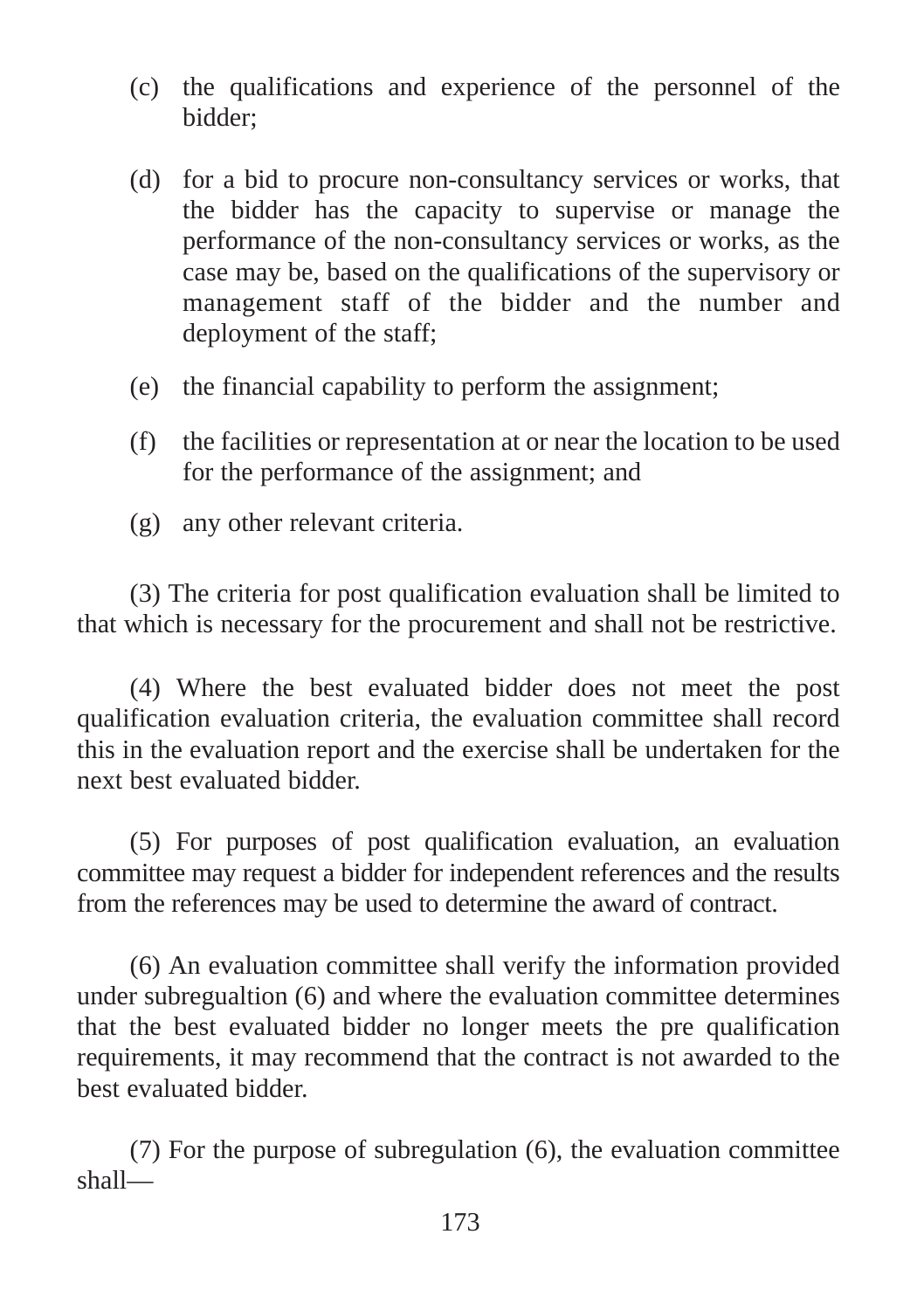- (a) consider any material changes in the circumstances the bidder after the submission of the information for pre qualification; and
- (b) consider any information that becomes available after the pre qualification which affects, materially, the capacity of the bidder to perform.

#### **35. Evaluation report.**

(1) The evaluation committee shall prepare an evaluation report which shall indicate—

- (a) the total price of the bid of each bidder and technical score of each bidder as read out at the public opening of the financial bids;
- (b) the results of the administrative compliance of the bids to the terms and conditions of the bidding documents and the reasons for the rejection of the bids that are rejected;
- (c) the evaluated price of each bid, following any corrections or adjustments to the price and the conversion to a single currency;
- (d) the score of each financial bid;
- (e) the weighting of the technical and financial scores; and
- (f) the total score for each bid.
- (2) The evaluation report shall contain recommendations on—
- (a) the best evaluated bidder and the evaluated price of the best evaluated bidder;
- (b) where necessary, the issues for which negotiations should be conducted with the bidder; and